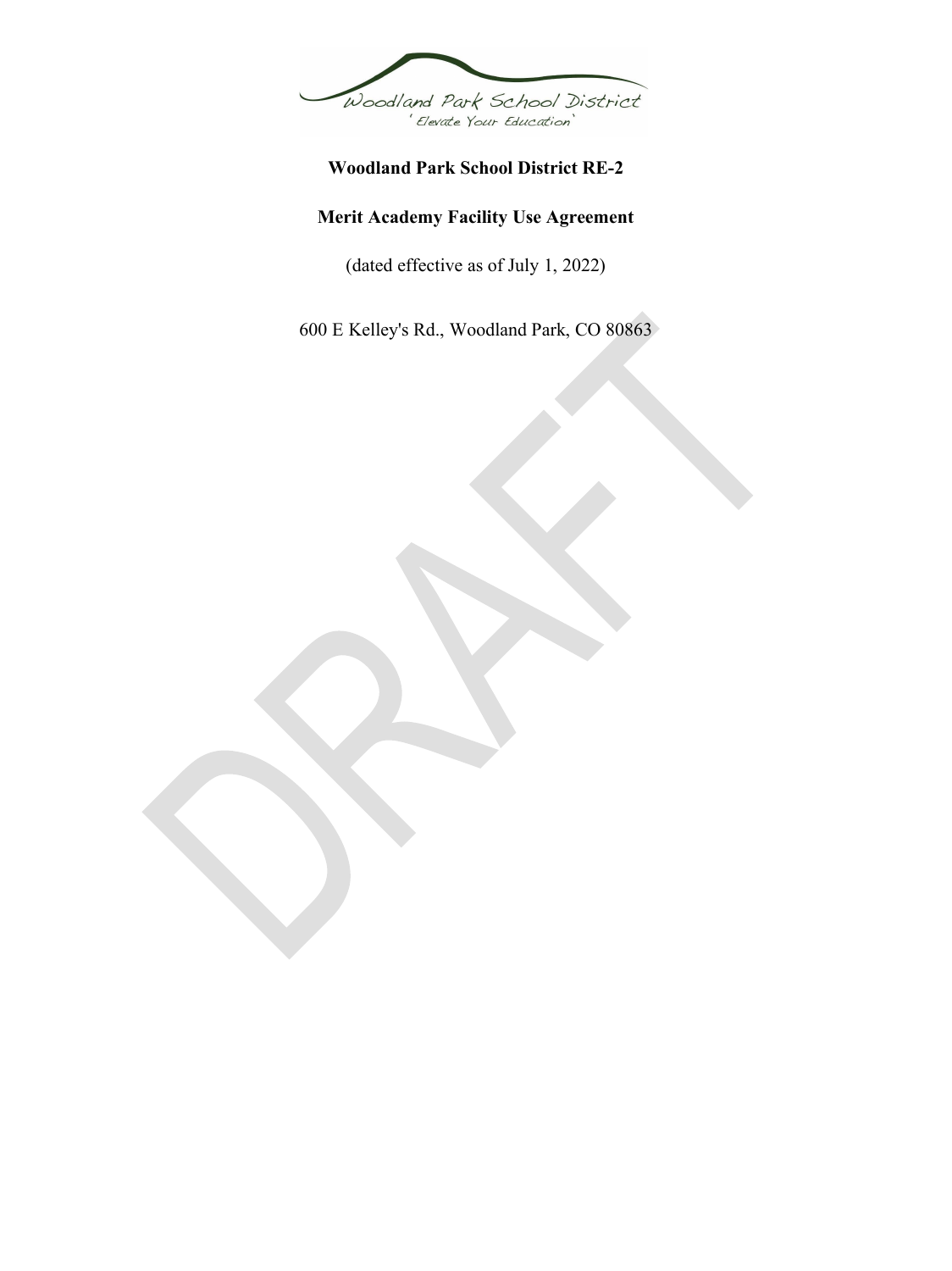## **Woodland Park School District RE-2 Facility Use Agreement ("FUA" or "Agreement")**

THIS AGREEMENT is made to be effective as of July 1, 2022 (the "Effective Date") between Woodland Park School District RE-2, a political subdivision of the State of Colorado ("School District" or "District") and Merit Academy ("School", "Charter School", "Merit Academy"), a Colorado non-profit corporation and public charter school, individually referred to as "Party" or collectively referred to as the "Parties".

## **RECITALS**

A. The District, in its capacity as authorizer of Merit Academy, and the School, are parties to a charter school contract as authorized pursuant to the Colorado Charter Schools Act, C.R.S. 22- 30.5-101, et. seq. ("Merit Academy Charter Contract") dated as of July 1, 2022, for a term currently expiring June 30, 2027, which governs Merit Academy's operation as a charter school in the District.

B. The District is the owner of the certain real property, including land and improvements thereon, situated in Woodland Park, Colorado, located at 600 E Kelley's Rd, Woodland Park, CO 80863, (the buildings and structures thereon are referred to as "Facility," outdoor areas referred to as "Outdoor Areas," parking areas or driveways referred to as "Parking Lots," and the entirety referred to collectively as the "Property").

C. The School and the District desire to enter into this FUA for the School to use a portion of the Facility, as more specifically designated on Exhibit A attached hereto (hereinafter referred to as the "FUA Premises"), and to have access to the Outdoor Areas, Parking Lots, and Property in general (hereinafter referred to as the "FUA Access"), all subject to the terms and conditions of this FUA.

D. The District has determined that the Facility is being underused and that it is in the best interest of the District and the School to enter into this arrangement to share the Facility, and to establish a formal Facility Use Agreement for the School to utilize the FUA Premises and FUA Access to facilitate the School's purpose as a public charter school, all subject to the terms and condition of this FUA.

E. The District requires all District authorized charter schools operating in District owned facilities to enter into a FUA and identify specifically the responsibilities of the School for the District owned facility.

NOW THEREFORE, in consideration of the foregoing Recitals, which are incorporated herein as though set forth in full and for other good and valuable consideration, the Parties agree as follows: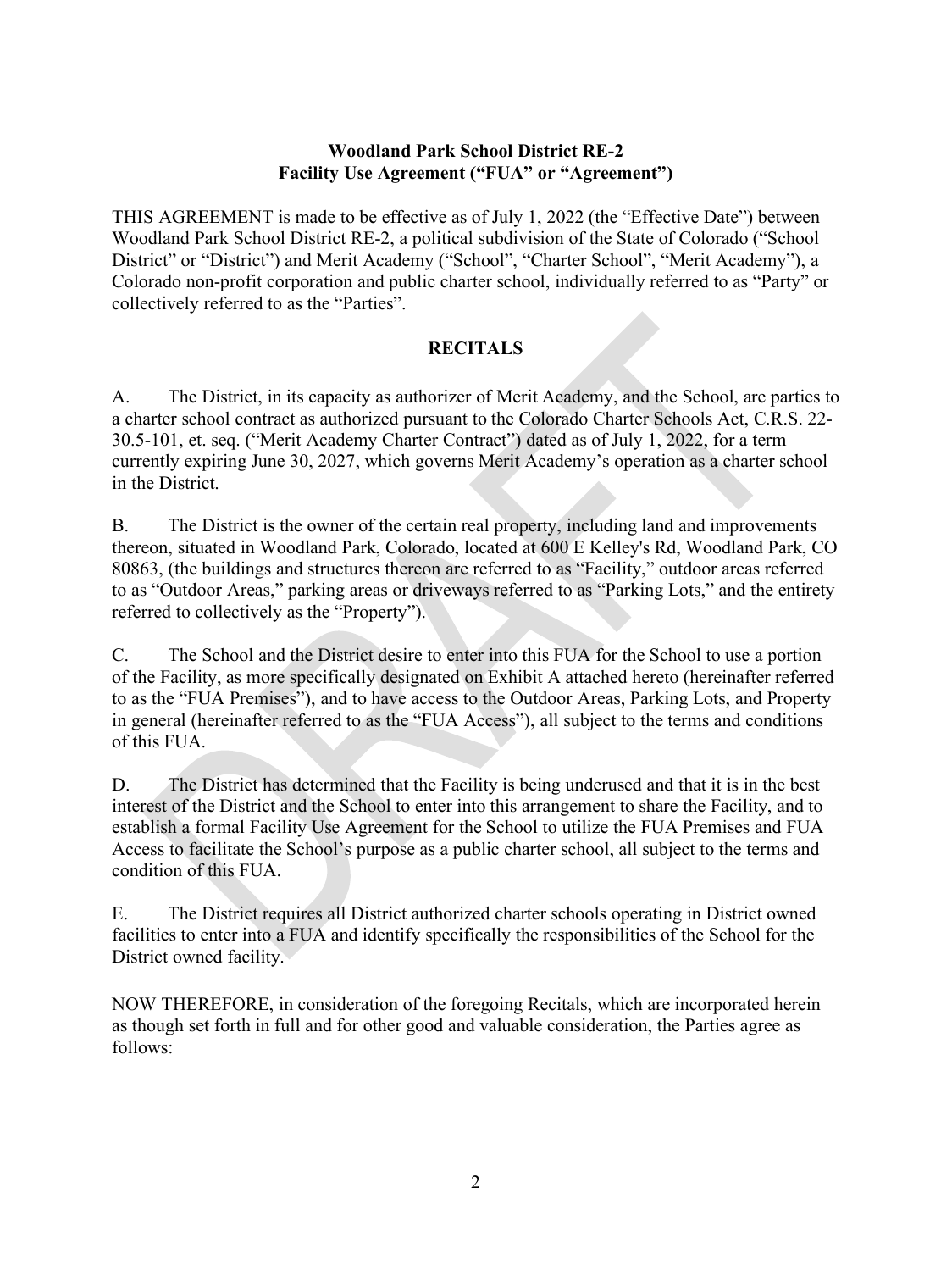#### **1. ACCESS; TERM**

- A. **Premises Access**. School District hereby provides the FUA Premises and FUA Access to Merit Academy for the Term (as hereinafter defined) of this Agreement. Between November 1, 2023 and December 1, 2023, the Parties will meet to discuss how the Parties might collaborate to adjust the FUA Premises, FUA Access and costs paid pursuant to this Agreement, to begin with the 2024-2025 school year. The discussion will cover updating the calculation of actual costs and addressing changes in student enrollment at the Facility, including the topics of possible expansion of the FUA Premises and FUA Access, use of an alternate District facility, or early termination of this Agreement.
- B. **Term**. Subject to earlier termination as provided herein, the initial term of this FUA is for a period of three (3) fiscal years, commencing on July 1, 2022, and ending on June 30, 2025. The Parties may mutually agree to extend the term for any length of time to which both Parties mutually agree. All such terms or mutually agreed extensions are referred to herein as the "Term".

## **2. SCHOOL AND DISTRICT OBLIGATIONS**

A. **No Base Rent.** Pursuant to C.R.S. § 22-30.5-104(7)(c), the School shall not be required to pay rent for its occupancy of the FUA Premises or use of the FUA Access. The School agrees to pay costs, which shall be computed on a district-average-per-pupil basis for operation and maintenance of all school facilities, including the Facility, and shall include, without limitation, all costs for utilities, wireless/internet access and technology systems, and building maintenance services. The total charge to the School for the first year of the Term is estimated to be \$816.83 per pupil per year. The District shall deduct one-twelfth of this cost each month from the monthly payment otherwise due to School under the Charter School Contract. The deduction for July through September shall be based on School's projected enrollment, and such amount shall be adjusted in October and following months such that the payments over 12 months shall equal the per pupil charge times the October count at School. Any revision of the October count due to audit, or otherwise, shall result in an appropriate adjustment of this charge. The per pupil per year charge in the second and third year pf the Term will the same as the first year of the Term. In addition to the costs set forth in the 2.A., School also is responsible for other actual costs as set forth elsewhere in this Agreement.

#### B. **Acceptance of Present Condition; Initial Occupancy.**

- a. School accepts the FUA Premises and the FUA Access in their present condition; provided, however, said acceptance does not relieve the School District of responsibility for the maintenance and repair of the FUA Premises consistent with applicable building codes. Possession of the FUA Premises by School shall be conclusive evidence as against School that the FUA Premises were in good and satisfactory condition when possession was delivered to School.
- b. Notwithstanding the foregoing, School acknowledges that the FUA Premises is currently in need of certain repairs and upgrades to make it suitable for School occupancy (the "School Improvements"). The School shall be solely responsible to perform and bear the costs associated with the School Improvements. The School and the District agree to collaborate in good faith to make a determination as to what those repairs and upgrades include and the timeline for occupancy, and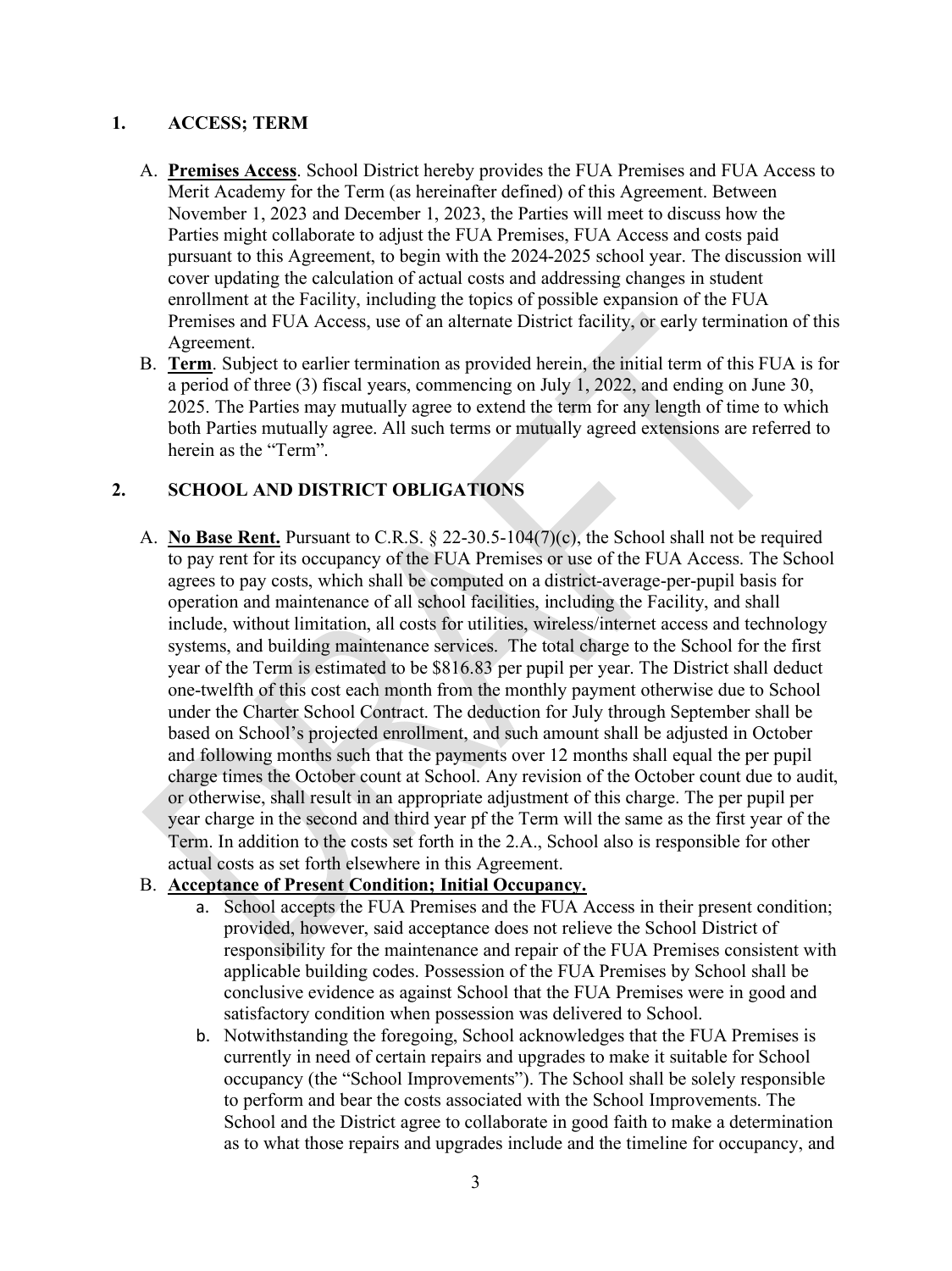to reduce those items to writing in a separate letter agreement. If there is disagreement, then the District shall make the final decision. If the School does not agree to a repair or upgrade being on the list then its sole remedy is to terminate this Agreement, and both Parties shall be relieved of their obligations hereunder, except those obligations that survive termination hereof. Any work being performed hereunder shall be completed in accordance with the requirements under Section 3.

- c. The School may, at its discretion, purchase services from the District as described in Exhibit F.
- d. School shall be responsible for any repairs to the FUA Premises, the Facility, or the Property caused by the negligent or intentional actions of School or School's employees, agents, students, invitees, visitors, or contractors. In the event of an emergency, the District and School shall collaborate to repair or mitigate the situation. Emergency work shall be defined as the occurrence of an event that threatens immediate harm to persons or property. Immediately following the emergency work, District and School will mutually agree to fault and payment responsibility in a fair and equitable manner to the parties consistent with this Agreement.
- C. **District's Responsibilities.** The District shall provide general maintenance and repairs to, and necessary replacements of, building features, including heating, electrical, and plumbing systems, outside maintenance (including painting) of the Facility, to the extent required by applicable law and regulations of the State of Colorado to maintain the FUA Premises in their current condition, or better. Maintenance shall include grounds maintenance and snow removal from parking lots and access roads. The District shall provide water, heat, and electricity for the FUA Premises and any repairs necessary for the provision of water, heat, and electricity, provided the District shall not be responsible for delay or interruption of service that is due to the failures of a utility provider or other circumstances beyond the District's reasonable control.

# **3. CAPITAL IMPROVEMENTS TO THE FACILITY**

- A. **School Work.** Except for the School Improvements, School shall not at any time construct or make any improvements, additions, modifications, repairs, replacements or alterations to the FUA Premises, Facility, or Property (including without limitation signage, playgrounds, sheds, fencing enclosures, etc.) without the prior written consent of the District, which consent may be withheld in District's sole discretion.
- B. **School Improvements.** The School shall submit conceptual plans and specifications for School Improvements and other District-approved improvements, additions, modifications, repairs, replacements or alterations (collectively, "School Work") to the District for approval. In the event District approves the plans and specifications, School shall prepare and submit to District for approval reasonably detailed plans and otherwise comply with the terms of this Agreement.
- C. **Quality of Work.** School Work shall be accomplished in a good and workmanlike manner, by reputable contractors reasonably and mutually agreed upon by the District and Merit Academy, and with materials of comparable kind and quality, or greater, to those materials already used at the Property.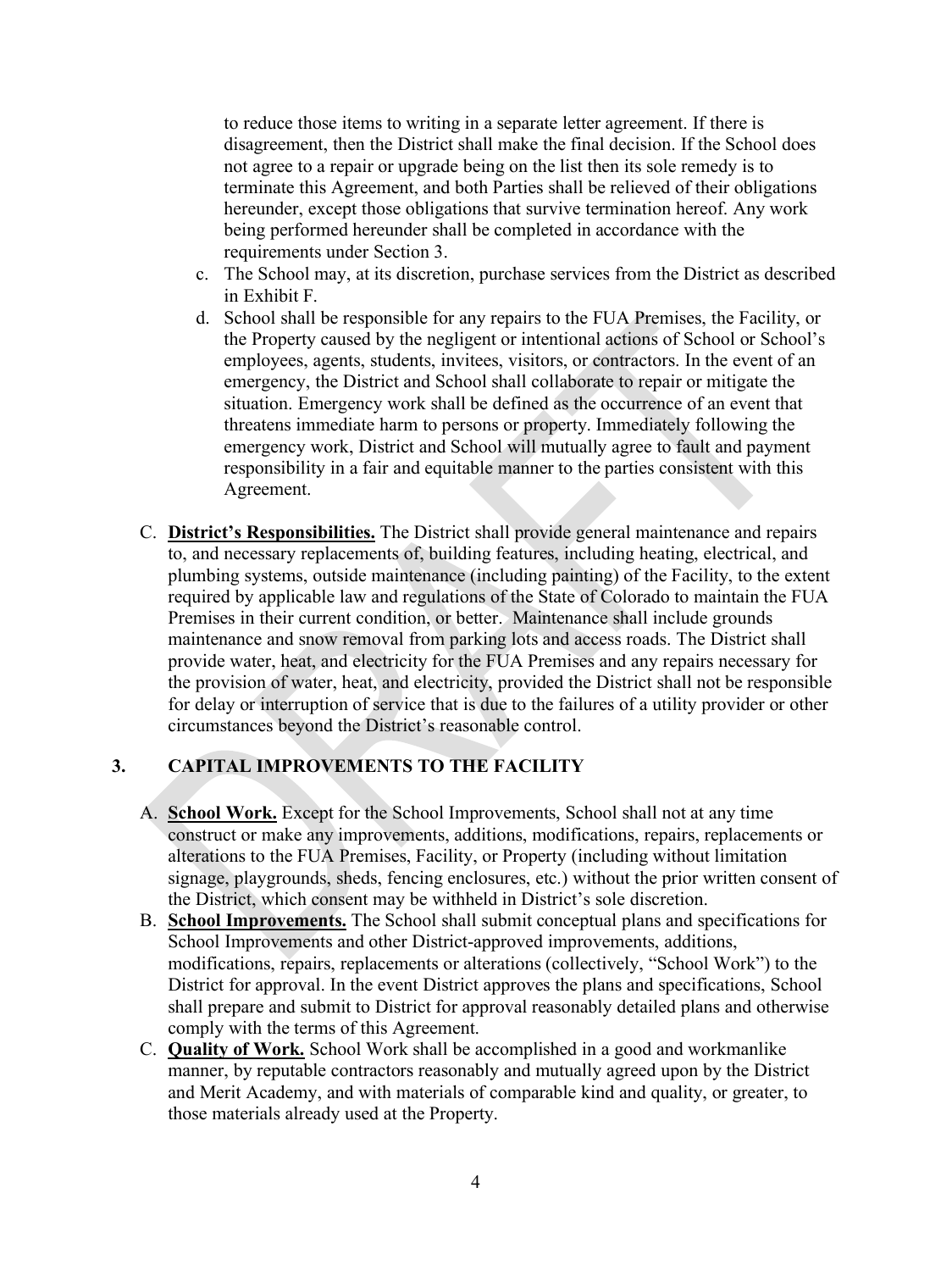- D. **Damage from Work**. Merit Academy shall repair any damage resulting from School Work. All alterations, additions, improvements, repairs, renovations, and appurtenances installed or affixed on or to the FUA Premises during the term of this Agreement shall become the sole property of the School District upon the termination of this FUA. However, all removable equipment, facilities, alterations, additions, or improvements installed by School shall be and remain the property of School during the term of this FUA. Upon termination School shall retain removable fixtures provided those are removed from the FUA Premises on or before the termination of this FUA, and (2) the FUA Premises are left in the same or better condition following removal as before the fixture was installed.
- E. **Minor Work.** Notwithstanding the foregoing to the contrary, School may undertake Minor Alterations to the FUA Premises, hereinafter defined, without pre-approval from the District, provided that such Minor Alterations are performed in good and workmanlike fashion and in compliance with all applicable building codes, District Standards and Specifications, permits, laws, and regulations. "Minor Alterations" means alterations, renovations, modifications or other improvements that:
	- a. have a total project cost for all related expenditures in the individual project of less than \$10,000,
	- b. are non-structural in nature,
	- c. do not involve the addition of any new structure or enclosure, and
	- d. do not change the operational use of any room or space.
- F. **Temporary Improvements.** In connection with School Work approved by the District, the District shall specify in written form (email or other written form) whether: (i) such School Work is expected to be restored to its prior condition upon termination of this Agreement (referred to as a "Temporary Merit Academy Improvement"), or (ii) such School Work is not required to be restored upon termination and shall be treated in the same manner as all other District facilities and improvements at termination. If the District fails to so specify, it shall be treated as a Temporary Merit Academy Improvement, until such time as the District notifies the School in writing that the School Work is not required to be restored upon termination.
- G. **School's Governmental Approvals.** School shall be responsible for permitting and managing all School Work projects to ensure safe and proper execution of the work. School shall obtain, at School's sole cost and expense, all other approvals, including but not limited to local, state and federal permits and consents necessary for any School Work.
- H. **School's Work Guidelines.** All School Work performed by School pursuant to this Agreement shall be performed by School and at the School's sole cost and expense. All work performed shall be performed only by duly licensed contractors specializing in such work and unless otherwise expressly provided herein shall be coordinated through the District's Executive Director of Technology and Operations or their designee for approval. All work shall be performed in a good and workmanlike manner and shall be completed substantially in accordance with the plans approved by the District, and all applicable governmental laws, regulations, rules, codes and orders. School, its contractors, laborers, suppliers and professionals shall exercise diligent care and caution in the installation, construction, maintenance, and repair of the Property or any appurtenances thereto, in order to avoid damage to the Property and the District's improvements. In the event of such damage, School shall promptly repair said damage using materials of like kind and quality, restoring it to its condition prior to damage by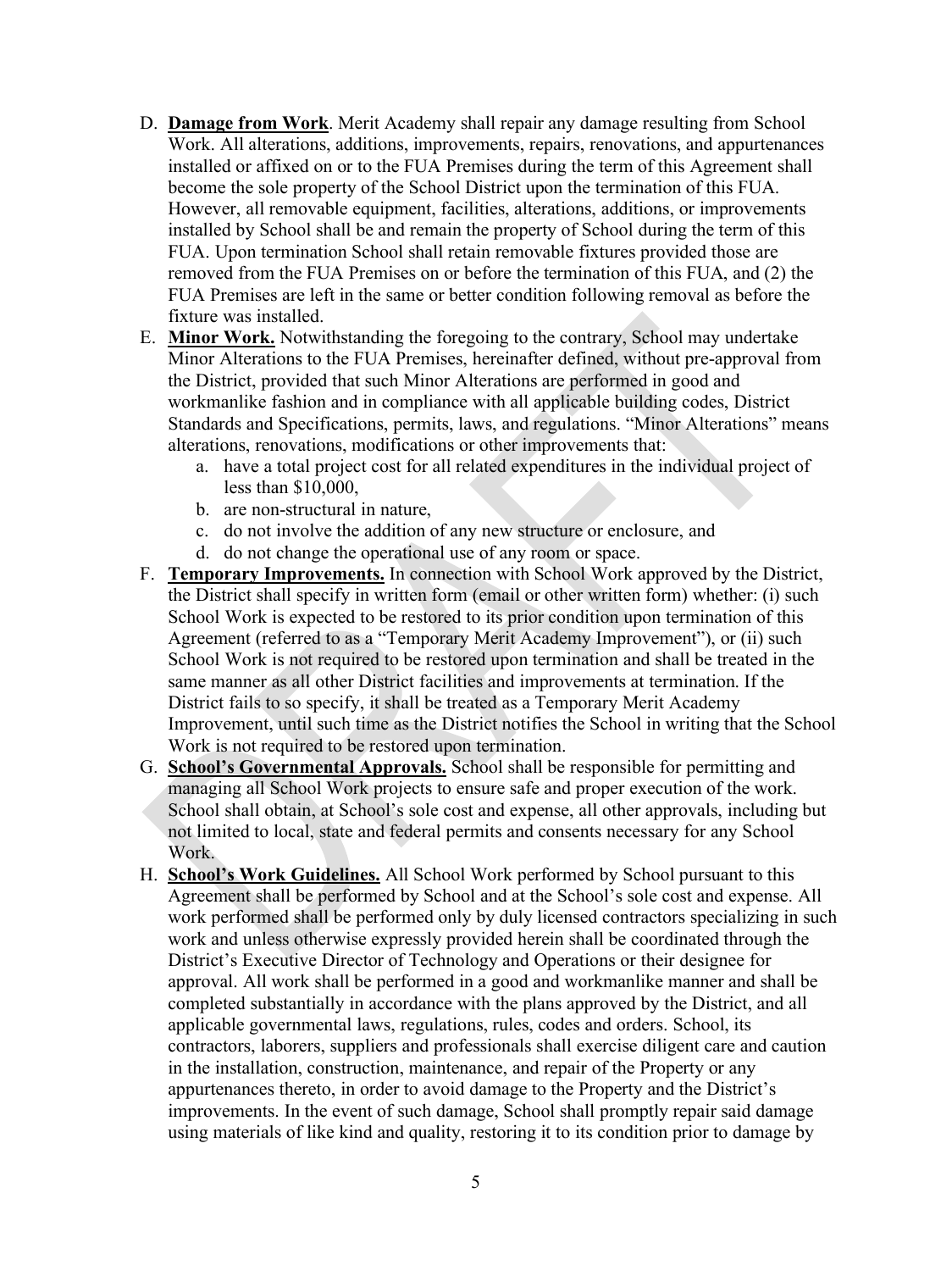School, at School's sole cost and expense. Under no circumstances shall the District be obligated to reimburse in part or in full the cost of any work done in the Facility should the School not renew this Agreement or should it otherwise be terminated for any reason. School shall ensure that all persons or entities performing work or providing materials relating to such improvements including, without limitations, all contractors, subcontractors, laborers, suppliers and professionals, are paid in full for such services and materials. Further, School Work shall comply with the following conditions:

- a. Project(s) must be related to the operation of Merit Academy's educational and community programs.
- b. Projects shall be in accordance with the School District's standards, including without limitation any requirements for purchasing, procurement, or bidding, unless expressly otherwise approved by the District. Merit Academy may submit proposed deviations from standards for review and approval by the District, which approval may be withheld in the District's sole discretion.
- c. The District shall have the right to inspect all School Work performed by School. The District may require correction of any deficient School Work by giving written notice of such deficiencies to the School. Thereafter, School shall have seven calendar days to correct any deficiencies reasonably determined by the District to create significant safety or property damage concerns, and 30 calendar days to correct all other identified deficiencies.
- I. **No Liens.** School covenants and agrees that nothing contained in this FUA shall be construed as consent by the District to subject the Property or the District to liability for a lien of any type. School covenants not to suffer any mechanics', laborers' or materialmen's liens to be filed against the Property or any portion thereof or any interest therein by reason of any work, labor, services performed at, or materials furnished to, or claimed to have been performed at, or furnished to, the Facility by, or at the direction or sufferance of, Merit Academy. Merit Academy's compliance requires promptly contesting any filed mechanic's or similar lien upon receipt of any notice for the same. Thereafter, Merit Academy will immediately post a bond in an amount sufficient for the removal of the lien while contesting the matter.

## **4. ACCESS**

A. **Mutual Cooperation.** The School and the District acknowledge that the Property, including the Facility, will be utilized as a shared space between a District-operated school or schools and Merit Academy for the duration of this Agreement. The Parties agree that the use of the Property by each shall not unreasonably interfere with the use of the other. While this Agreement is an attempt to detail the specifics of the allowable use by Merit Academy in a manner that will enable both Parties to operate their respective schools as effectively as possible in the shared-space, it is likely that unexpected issues may arise during the course of this Agreement. The Parties agree that when any such issue arises, to the extent not addressed in this Agreement, the Parties will work together in good faith to find a solution that is acceptable to both Parties. If a mutual resolution to the issue cannot be ascertained, then the decision of the District shall be final in determining the resolution to the issue. Nothing herein shall be construed to limit the ability of either Party to seek injunctive relief or other remedies at law or equity to which they are entitled.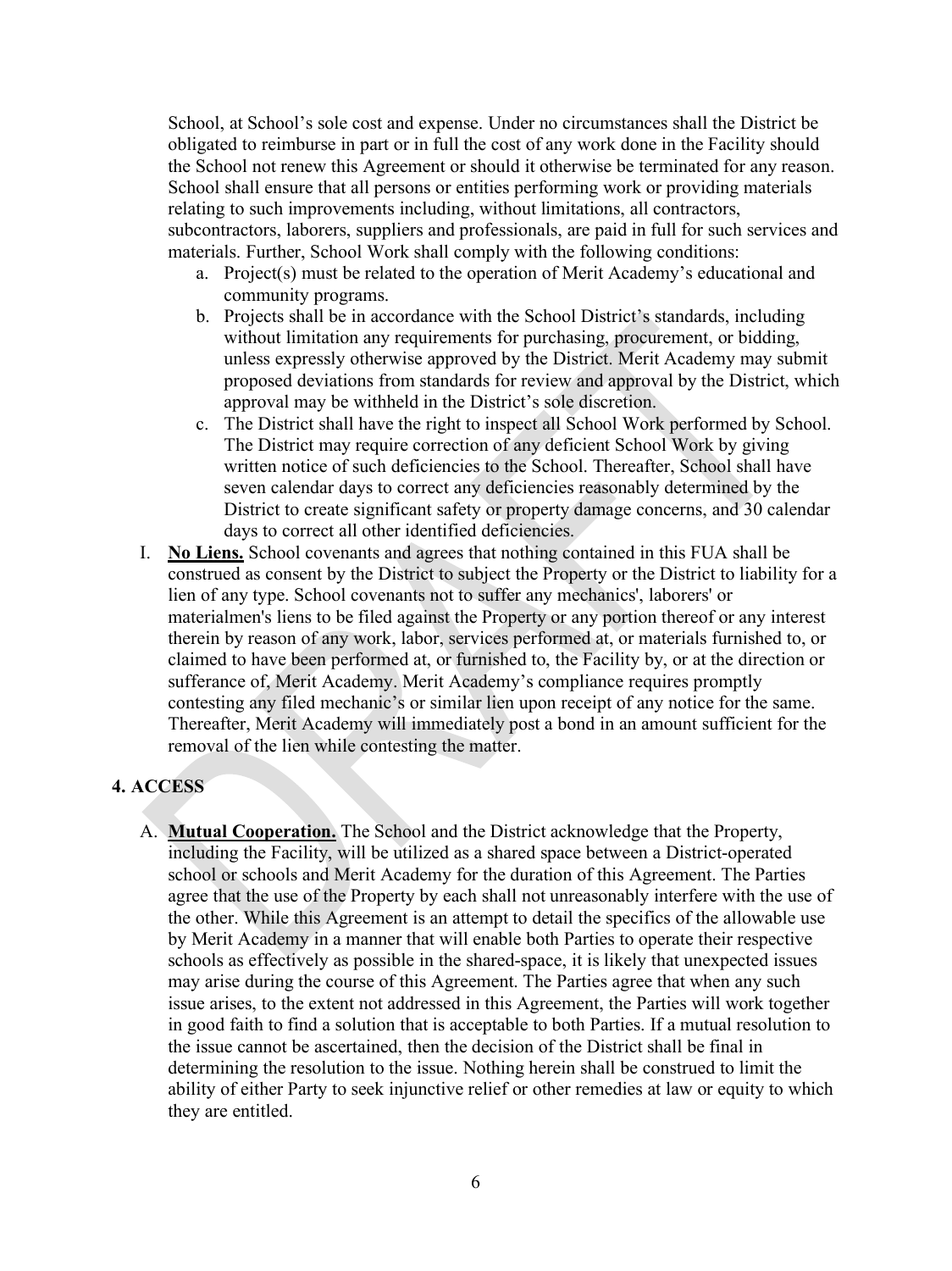- B. **Security Procedures.** School shall comply with any reasonable security procedures established by the District, including the District's keycard system, to prevent unauthorized access to the FUA Premises. School and District shall each designate emergency contact personnel to notify in case of an emergency requiring access to the FUA Premises. The District is not responsible for vandalism or theft at the FUA Premises or of other Merit Academy property located at the Property. Unless otherwise included in the Total Maintenance Costs, the District is not obligated to monitor or respond to security system alerts.
- C. **District Access to the FUA Premises.** Merit Academy shall permit the District or the District's agents, at reasonable times and with at least 24 hours of notice (unless in case of an emergency, in which case the ability to access shall be immediate), to enter the FUA Premises for any one or more of the following purposes: (i) inspections of the Facility; (ii) performing maintenance or making repairs or replacements or performing other work to the Facility; (iii) in the event the District elects to sell or refinance the Property, showing the Facility to prospective purchasers or lenders; and (iv) any other legitimate reason the District may have in accessing and/or inspecting the FUA Premises.
- D. **Merit Academy's Access to the Property.** Merit Academy shall enjoy unrestricted access to the FUA Premises and FUA Access, as designated herein, at the following dates and times:

| Area                      | Allowable Use                                                                                                                                                                                                                                                              |
|---------------------------|----------------------------------------------------------------------------------------------------------------------------------------------------------------------------------------------------------------------------------------------------------------------------|
| Classrooms                | All times                                                                                                                                                                                                                                                                  |
| Hallways                  | All times                                                                                                                                                                                                                                                                  |
| <b>Bathrooms</b>          | All times                                                                                                                                                                                                                                                                  |
| <b>Auxiliary Gym</b>      | All times. However, Merit will coordinate<br>with the District for use outside of regular<br>school hours by the District or a community<br>partner, if not otherwise scheduled for use by<br>Merit and as approved through facilities<br>scheduling system (rSchoolToday) |
| East Parking Lot/Bus Loop | All times. However, bus loop will be<br>available for Woodland Park Middle School<br>student pick up and drop off before and after<br>school.                                                                                                                              |
| Multi-Use Field and Track | Regular school hours as coordinated with<br>Merit/WPMS building leaders<br>Otherwise approved through facilities<br>scheduling system (rSchoolToday)                                                                                                                       |
| Softball Field            | Only as approved through facilities<br>scheduling system (rSchoolToday)                                                                                                                                                                                                    |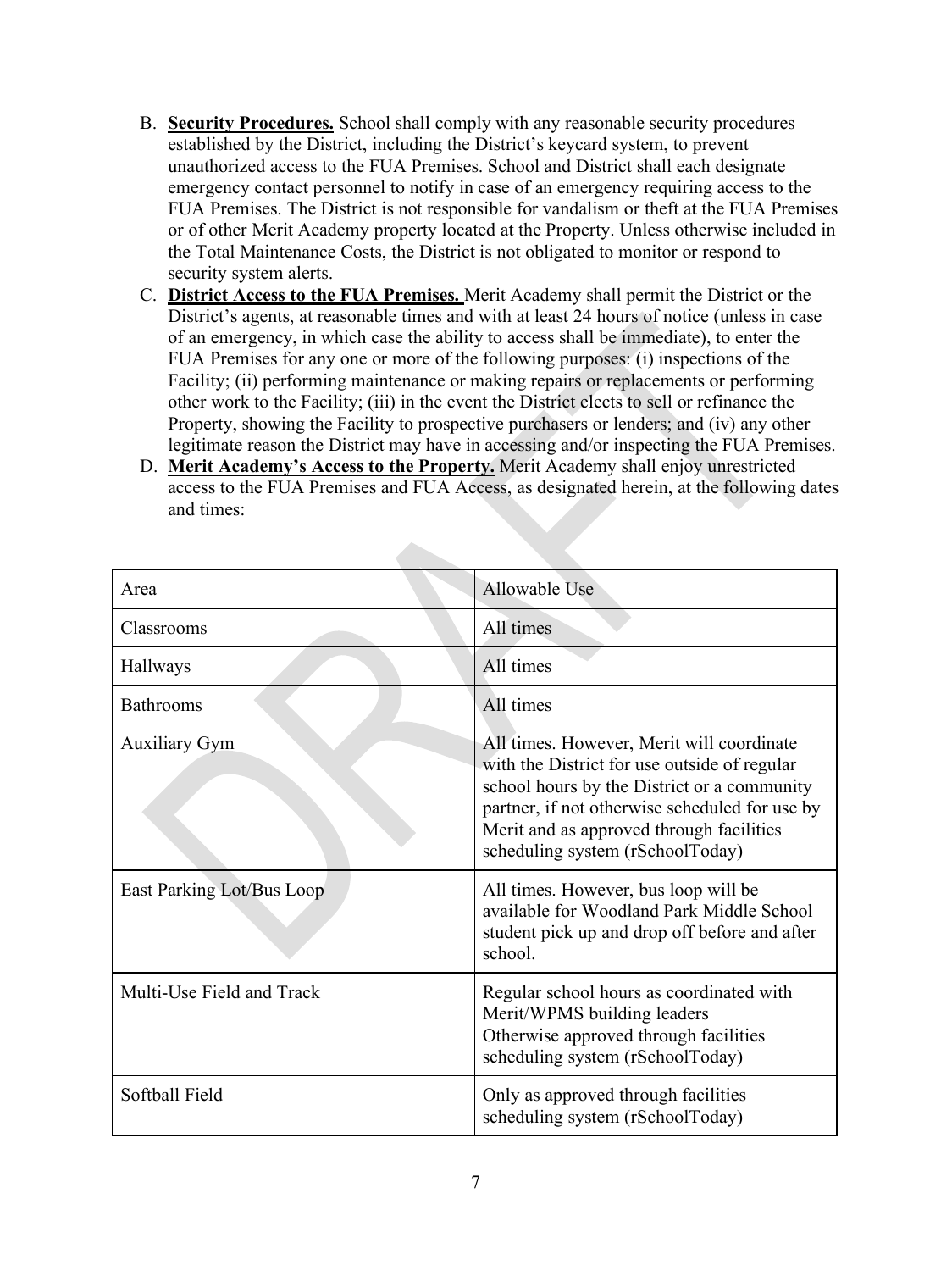| Playground                | Regular school hours as coordinated with<br>Merit/WPMS building leaders |
|---------------------------|-------------------------------------------------------------------------|
| Other Areas Not Specified | Only as approved through facilities<br>scheduling system (rSchoolToday) |

The School shall enjoy exclusive access to the classroom spaces of the FUA Premises. For non-classroom areas, outside of the above scheduled hours, the School shall not have access to the Property except that each year of this Agreement the School and the District will work collaboratively and in good faith to create a calendar for when use of the Property will be needed for special events, this calendar will be submitted as a schedule to the District no later than June 1 of each year designating the areas, dates, and times that the School would like to reserve all or portions of the Property during the course of the school year for specific uses and events. The District will reserve those areas, dates and times for the School's use, to the extent not already reserved. If there is a conflict between a District use and the School's use, the District's use will take precedence. After this schedule is submitted the School agrees to utilize the District's centralized reservation system to reserve non-classroom areas of the Property on any particular date and time. The School will not be charged any additional fee for this use.

- E. **Keys.** Merit Academy shall be entitled to key cards for each authorized employee for entry to the Facility. Merit Academy will be provided with any additional keys needed to access the Property for its intended purposes. At the termination of this Agreement all key cards and keys must be returned. If Merit Academy fails to do so it will bear the cost to re-key the Property.
- F. **Dropoff/Pickup.** School and District agree that morning drop-off and afternoon pick-up for the School will follow the schedule and diagram outlined in Exhibit B ("Dropoff/Pickup Plan"). School will be responsible, with permission from the District, for the costs and arrangements of any parking lot striping, signage, orange cones, or other accessories needed to direct traffic flow in the proper pattern. If the agreed upon Plan attached as Exhibit B is not working well for either Party, the Parties agree to work together in good faith to revise the plan in a manner that meets the needs of both Parties. If mutual agreement cannot be reached to modify Exhibit B, then the existing Plan will remain in effect.
- G. **Parking.** School will be permitted to utilize the areas of the Parking Lots designated in Exhibit C for use by its employees, agents, and visitors on the same schedule as its use of the FUA Premises. School agrees that if any automobile or other vehicles owned by School or any of its employees or visitors is at any time parked in any part of the Property other than the specified areas designated in Exhibit C, School will cooperate with the District in ensuring that the employee, agent, or visitor is properly warned and corrected. If School ever requires additional parking for special events or activities it will request permission from the District.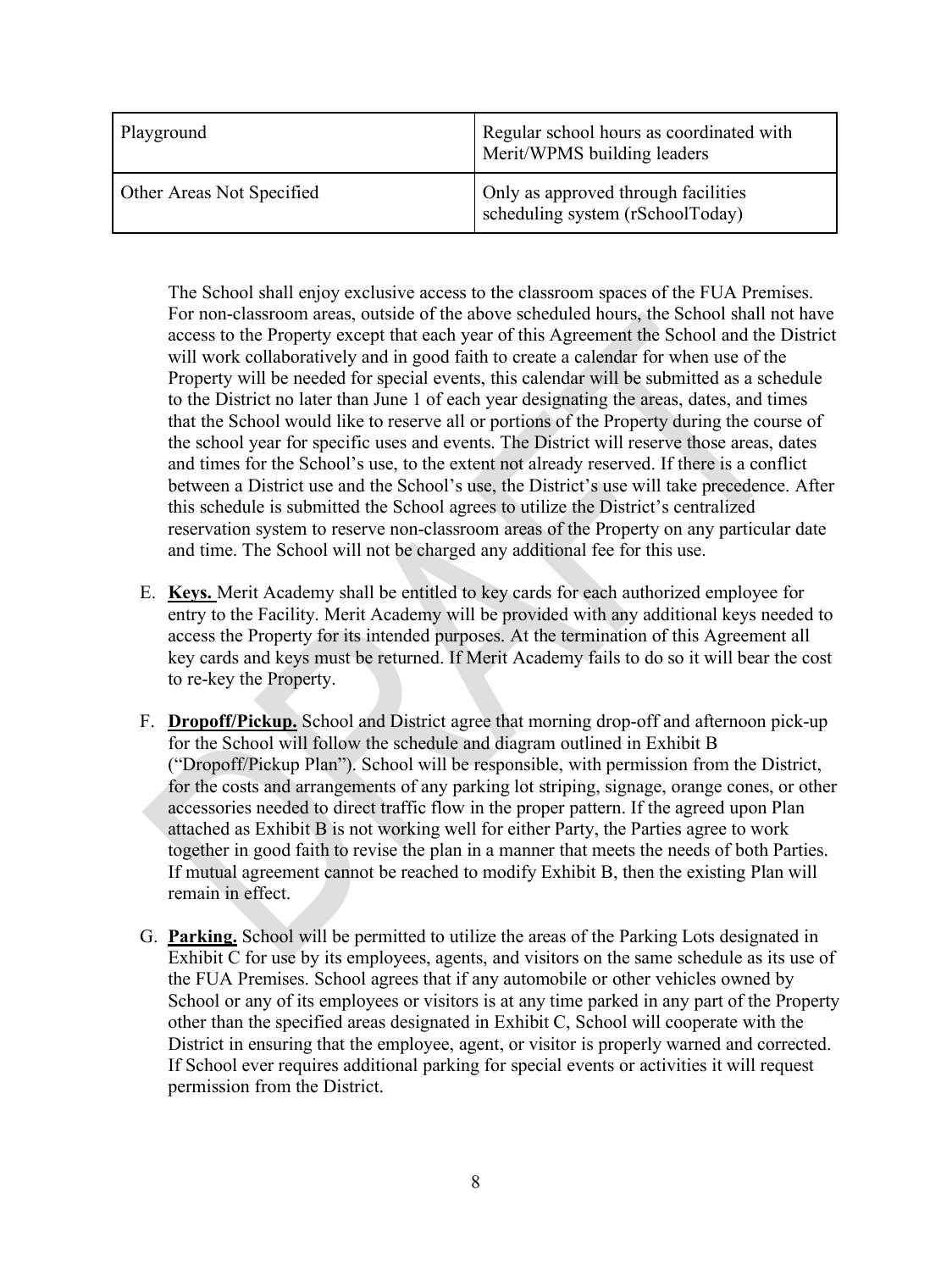- H. **Technology.** The School may utilize existing technology systems owned by the District as delineated and so long as such use is in accordance with the District's Department of Technology Services Guidelines and Regulations included as Exhibit E.
- I. **Custodial Services.** The School shall provide and pay for all custodial and trash removal services for the FUA Premises. The School shall keep the FUA Premises in a clean and sanitary condition and provide custodial services at all times and at least up to the same standards of care as other buildings within the District.

## **5. PROPERTY**

A. **No Representations or Warranties.** The District makes no representations or warranties of any nature whatsoever as to the use of the Property by Merit Academy for its intended purposes or for the condition of the Property. By entering into this Agreement Merit Academy represents that it has adequate opportunity to inspect the Property and by entering into this Agreement Merit Academy agrees to accept the FUA Premises "as-is." Except as expressly provided in this Agreement, no promise of the School District to alter, remodel, decorate, clean or improve the Property or any portion thereof and no representation respecting the condition of the Property or any portion thereof have been made by School District to Merit Academy.

# **6. CHARTER SCHOOL'S COVENANTS**

- A. **Tax exempt status.** Merit Academy agrees to maintain its tax exempt status and that if the Property loses its property tax exempt status as a result of Merit Academy's actions, inactions, or use of the Property that it shall be a breach of this Agreement and, without limitation to other remedies, Merit Academy shall bear any costs associated therewith.
- B. **Merit Academy's Use.** Merit Academy covenants at all times during the Term and any further time as Merit Academy may occupy the FUA Premises and have the FUA Access to use the Property in compliance with the following:
	- a. Use shall be only for Merit Academy and related educational programs and for no other purposes;
	- b. School agrees not to do or permit anything to be done in or about the FUA Premises or Property nor bring or keep anything therein that is not within the permitted uses of the FUA Premises or Property. School agrees not to do or permit anything to be done in or about the FUA Premises or Property that is improper, immoral, or unlawful; nor will School cause, maintain, or permit any nuisance in, on or about the FUA Premises or Property. School agrees not to commit or allow to be committed any waste in or upon the FUA Premises or Property.
	- c. Neither School, nor any of School's agents, contractors, employees, or invitees shall at any time handle, use, manufacture, store or dispose of in or about the FUA Premises or Property, any flammables, explosives, radioactive materials, hazardous wastes or materials, toxic wastes or materials, or other similar substances, petroleum products or derivatives or any substance (collectively "Hazardous Materials") subject to regulation by or under any federal, state and local laws and ordinances relating to the protection of the environment or the keeping, use or disposition of environmentally hazardous materials, substances, or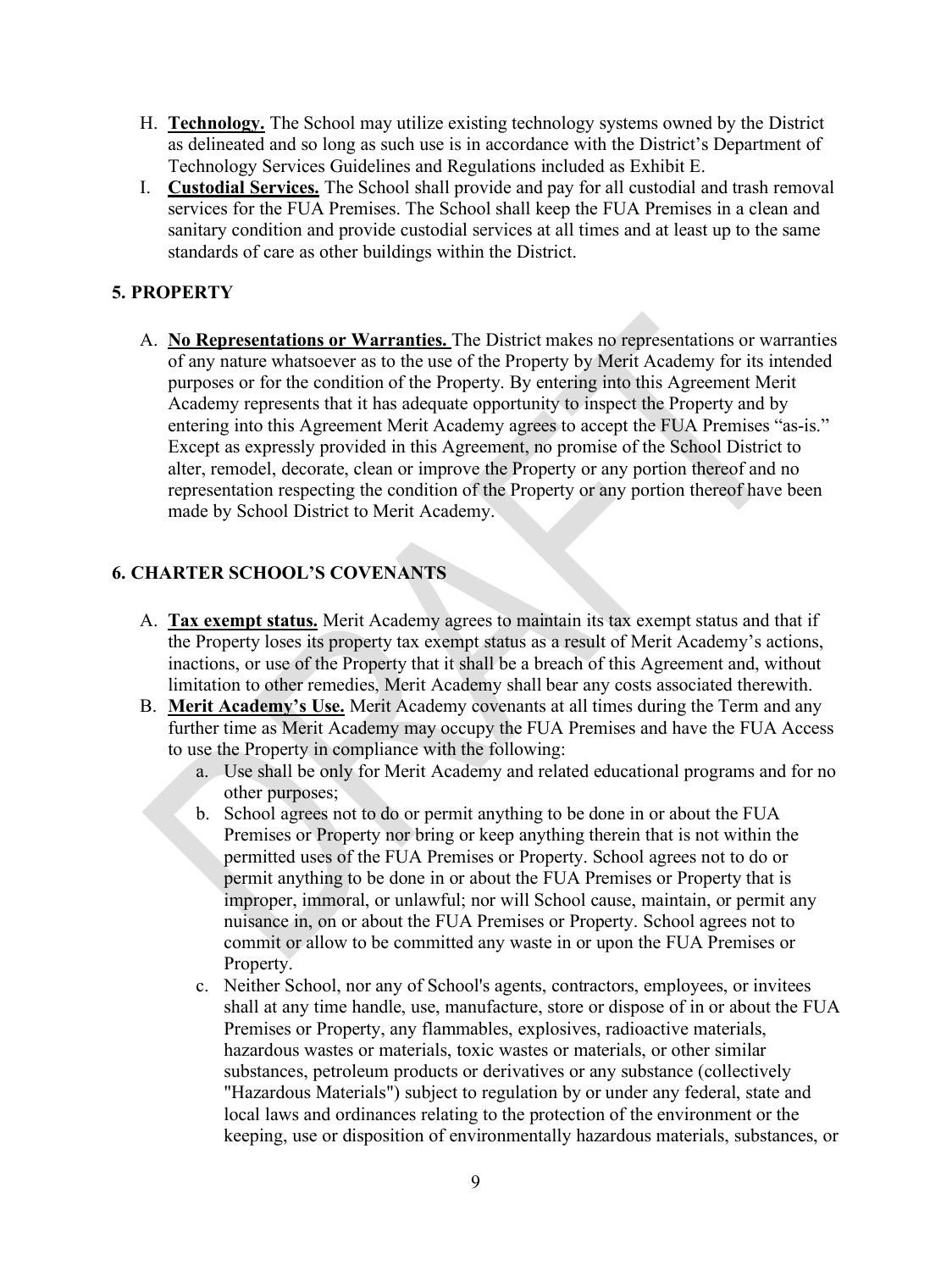wastes, presently in effect or hereafter adopted, all amendments to any of them, and all rules and regulations issued pursuant to any of such laws or ordinances (collectively "Environmental Laws"). School shall protect, defend, indemnify and hold District harmless from and against any and all loss, claims, liability or costs (including court costs and attorney's fees) incurred by reason of any actual or asserted failure of School to fully comply with all applicable Environmental Laws, or the presence, handling, use or disposition in or from the Premises of any Hazardous Materials, or by reason of any actual or asserted failure of School to keep, observe, or perform any provision of this subsection (c).

- d. To promptly comply with the following that are not the responsibility of School District (i) all present and future laws, ordinances, orders, rules, regulations and requirements of all federal, state, municipal and local governmental departments, commissions, boards and officers with respect to the Facility; (ii) all orders, rules and regulations of the National Board of Fire Underwriters, Colorado Inspections, all City and County Inspections, appropriate Rating Bureau(s), the local Board of Fire Underwriters, or any other body or bodies exercising similar functions, foreseen or unforeseen, ordinary as well as extraordinary, which may be applicable to the Facility; (iii) all insurance policies and the recommendations of all insurance inspections and insurance carriers with respect thereto at any time in force with respect to the Facility or any part thereof; and (iv) all present or future rules and regulations for the use and occupancy of the Facility as School District, in its reasonable discretion, from time to time promulgates; and
- e. Not permanently affix, maintain or locate any signs, advertising placards, names, insignia, trademarks, descriptive material or any other such like item or items on the Facility without prior approval from the District.

#### **7. SURRENDER OF FACILITY UPON TERMINATION**

- A. **Duty to Vacate the Premises.** Upon termination of this Agreement, by lapse of time or otherwise, School shall vacate and surrender the FUA Premises. Except as otherwise provided herein, termination of this agreement shall not affect School's obligations under this Agreement arising prior to or at such termination.
- B. **Condition upon Delivery.** Merit Academy shall deliver the FUA Premises, upon termination or expiration, in as good a state or condition as when possession was first taken, except for reasonable use and wear/tear thereof. Merit Academy shall remove from the Facility any and all of its educational supplies, personal property, and other equipment or items owned by Merit Academy. Merit Academy shall have the right to itemize and remove personal property and equipment and items owned by Merit Academy. Unless otherwise expressly agreed by the District (either at the time of original approval, at the time of termination or otherwise), within thirty (30) days after expiration or termination of this Agreement, Merit Academy shall restore any improvements or alterations designated as Temporary Merit Academy Improvements that Merit Academy made to the Facility to the condition existing prior to such improvements or alterations. If there is any uncertainty, at the request of Merit Academy, the District shall identify those alterations, including improvements, additions and modifications that need to be removed, restored or repaired by the School. Advance written approval of all such removals, restorations or repairs must be provided by the District. If Merit Academy fails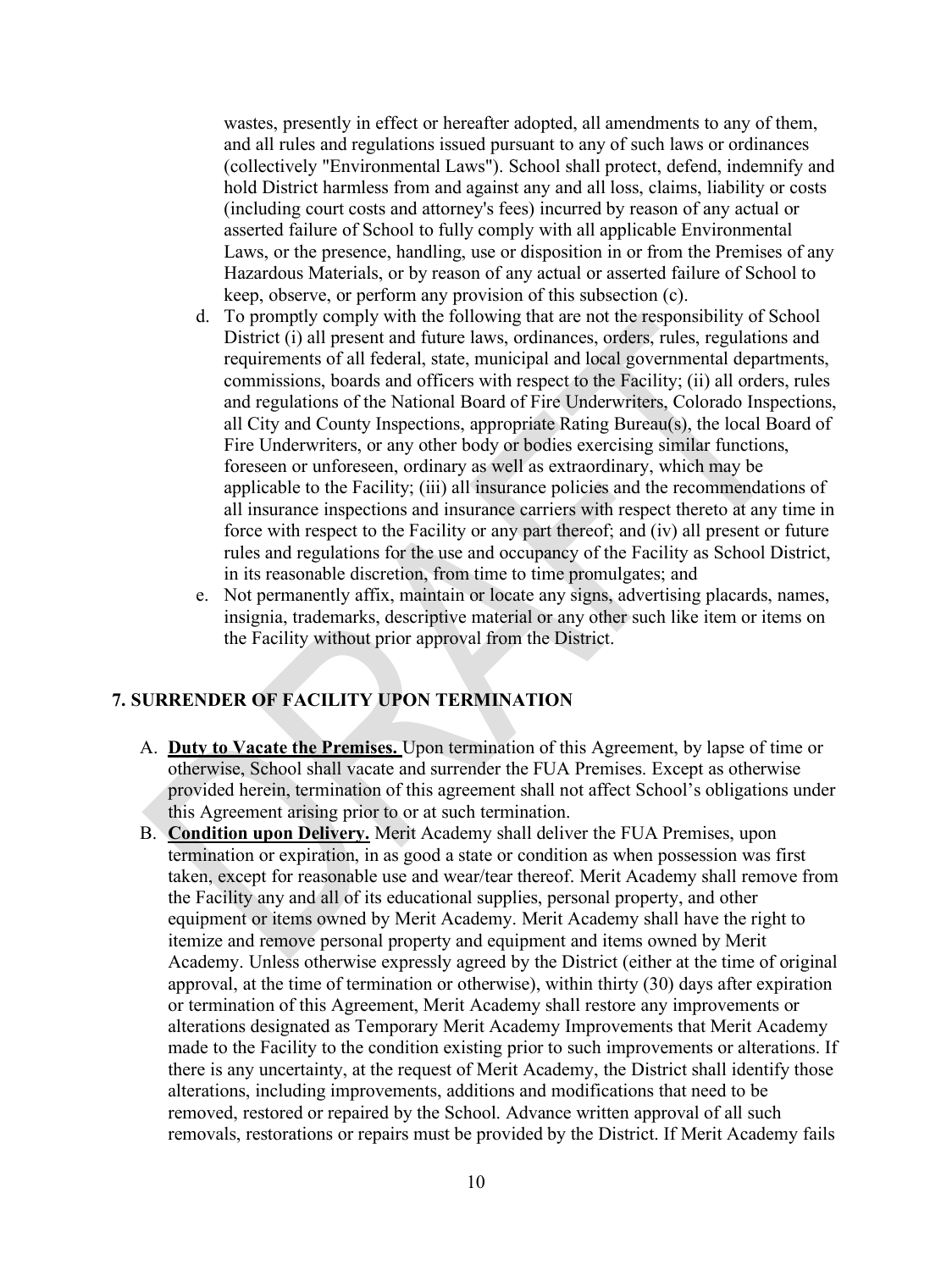to restore said improvements or alterations, School District may restore the improvements and alterations and Merit Academy will be responsible for all costs (including a reasonable charge for the time of District employees) in restoring the improvements and alterations. Upon expiration or earlier termination of this Agreement, School covenants that it will not seek payment or reimbursement from the District for any costs and expenses incurred as a result of early termination of this Agreement pursuant to the terms of this Agreement, including but not limited to moving costs.

## **8. INSURANCE**

- A. **Insurance Requirements.** Refer to Exhibit D attached for additional insurance requirements. The School District will maintain property insurance for the Facility, in accordance with School District's policies and procedures, for the full replacement value of the Facility. The District shall have the right to provide such property insurance under a statewide school district self-insurance pool program, a School District self-insurance program, or, at any time during the Term of this Agreement, to provide such insurance through an insurance company at School District's option. The amount and type of insurance, including the deductibles, for the School District's insurance shall be determined by School District in its discretion.
- B. **Damage not Covered.** In the event that damage to the Facility is attributable to any negligence or intentional acts of Merit Academy, its employees, agents, students, or invitees, including, but not limited to, a situation whereby the School District determines that a maintenance expense is caused by vandalism, Merit Academy shall be responsible for all costs and expenses relating to such damage.
- C. **School's Insurance.** Unless otherwise expressly agreed by the District, Merit Academy shall obtain reasonably available insurance to cover damage to School's personal property and School-owned fixtures, betterments and improvements not covered by the School District's insurance coverage. Merit Academy shall name the School District, its Board of Education and employees as Additional Insureds by endorsement to the liability policies. The School shall also maintain all insurance coverages per the terms of the Parties' Charter School Contract.

# **9. LIABILITY AND COMPLIANCE**

- A. **Liability and Insurance.** Merit Academy and District hereby agree that, in the event of loss due to any of the perils for which they have agreed to provide insurance, each party shall look first to its insurance for recovery.
- B. **No waiver of CGIA.** No term or condition of this Agreement shall be construed or interpreted as a waiver of any provision of the Colorado Governmental Immunity Act, §24-10-101 et seq., C.R.S., as now or hereafter amended. The parties understand and agree that liability for claims for injuries to persons or property arising out of the negligence of the respective parties, their departments, institutions, agencies, boards, officials and employees is controlled and limited by the provisions of §24-10-101, et seq., C.R.S., as now or hereafter amended. Any provision of this Agreement, whether or not incorporated herein by reference, shall be controlled, limited and otherwise modified so as to limit any liability of the School District or Merit Academy in accordance with such governmental immunity.
- C. **District's Right to Self-Perform.** If Merit Academy fails to perform any of its obligations under this Agreement, the School District may (but shall have no obligation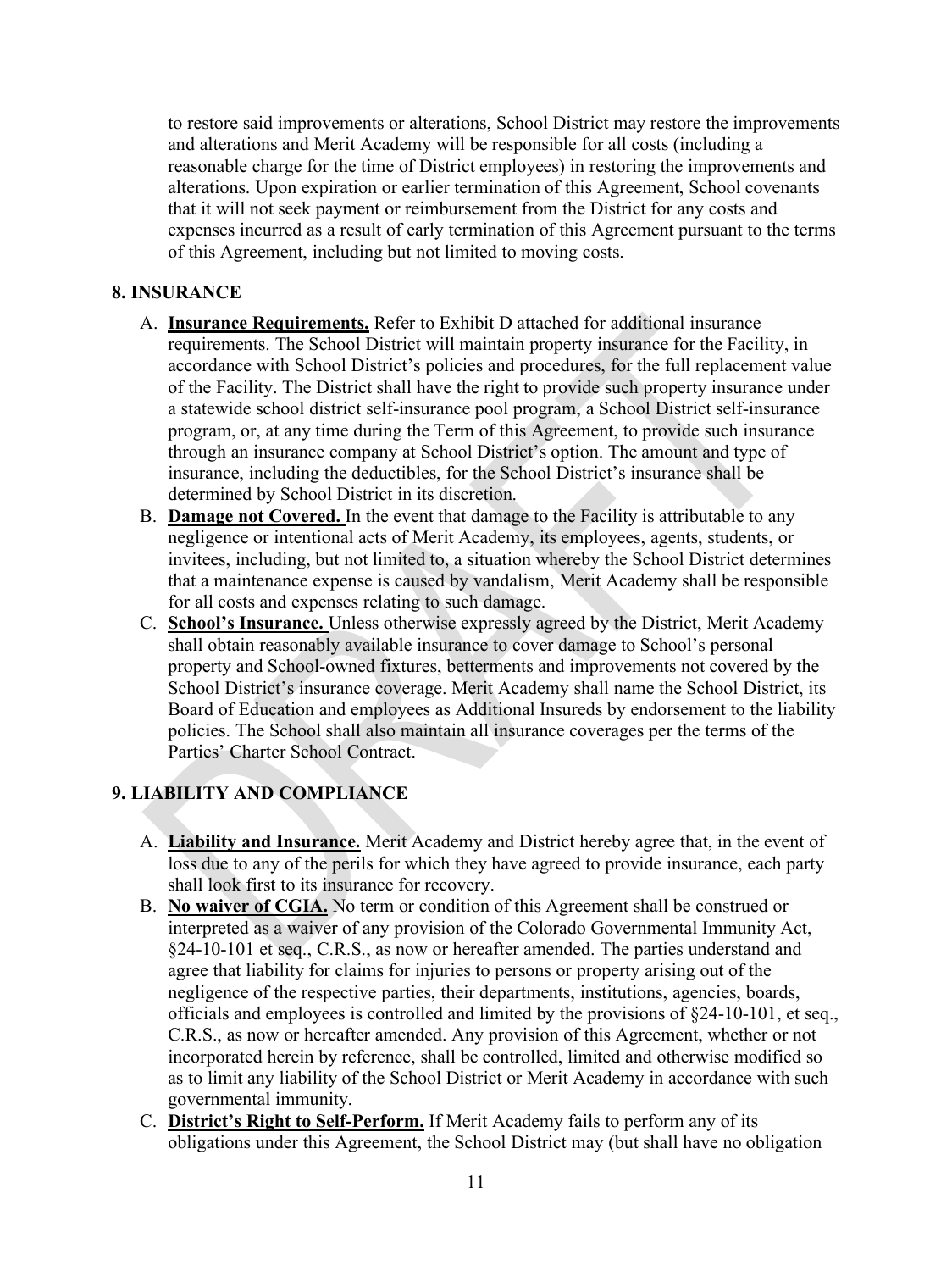to) perform the work at the expense of Merit Academy after giving written notice fifteen (15) business days in advance to Merit Academy, or without notice if in School District's reasonable opinion there is an imminent threat to the health, safety or welfare of students or staff or of substantial damage to the Facility. Merit Academy shall pay to School District any actual and reasonable costs, fees and expenses incurred by the District in performing Merit Academy's obligations hereunder.

- D. **Notice of Claims.** Merit Academy will promptly report to the School District any and all pending or threatened claims or charges, and promptly provide the School District's risk manager with all notices of claims, cooperate fully with the School District in the defense of any claims asserted against the School District, its board members, agents or employees arising from or related to the operation of Merit Academy, and comply with the defense and reimbursement provisions of the Colorado Governmental Immunity Act and the School District's and Charter School's applicable insurance policies.
- E. **Not Authorized to Bind.** Merit Academy has no authority to bind the School District on any contractual matters that obligate the School District. It is expressly understood and agreed that enforcement of the terms and conditions of this Agreement, and all rights of action relating to such enforcement, shall be strictly reserved to the School District and Merit Academy, and nothing contained in this Agreement shall give or allow right of action by a third party based on this Agreement.
- F. **Hold Harmless**. To the extent permitted by law, Merit Academy agrees to defend, indemnify, and hold the School District harmless from and against any and all claims, actions, lawsuits, damages, liability, and expense (including, without limitation, attorneys' fees) arising from: (a) an act, neglect, fault, or omission causing the loss by Merit Academy, its agents, officers, employees, volunteers, contractors, students, visitors, or invitees; (b) the conduct or management of any work or thing whatsoever done by Merit Academy in or about the FUA Premises or Property; (c) Merit Academy's failure to comply with any and all governmental laws, ordinances and regulations applicable to the use of the Property and its occupancy; or (d) any breach or default on the part of Merit Academy in the performance of any covenant or agreement to be performed pursuant to this Agreement. To the extent permitted by applicable law, the provisions of this Article shall survive the termination of this Agreement.

## **10. CASUALTY AND CONDEMNATION.**

A. **Facility Damage/Destruction.** If damage or destruction to the Property due to fire or other casualty renders some or all of the FUA Premises unusable to the School, then the District may, in its sole discretion, elect not to restore or repair the Property but to terminate this Agreement. If this Agreement is terminated by the District, Merit Academy shall have no further obligation to continue any payments hereunder after the date of casualty, except those properly due prior thereto. If the District elects not to terminate this Agreement, the District shall make reasonable efforts to timely restore the damage and restore the Property to its condition existing prior to the casualty for Merit Academy to resume use of the FUA Premises. During the interim period, the School District and Merit Academy may elect to coordinate reasonable efforts to locate another School District facility for Merit Academy to continue operations, if available. The parties agree to apply any insurance proceeds received for the damage to any restoration of the damaged portion of the FUA Premises and to diligently pursue the completion of said restoration to its condition prior to said casualty.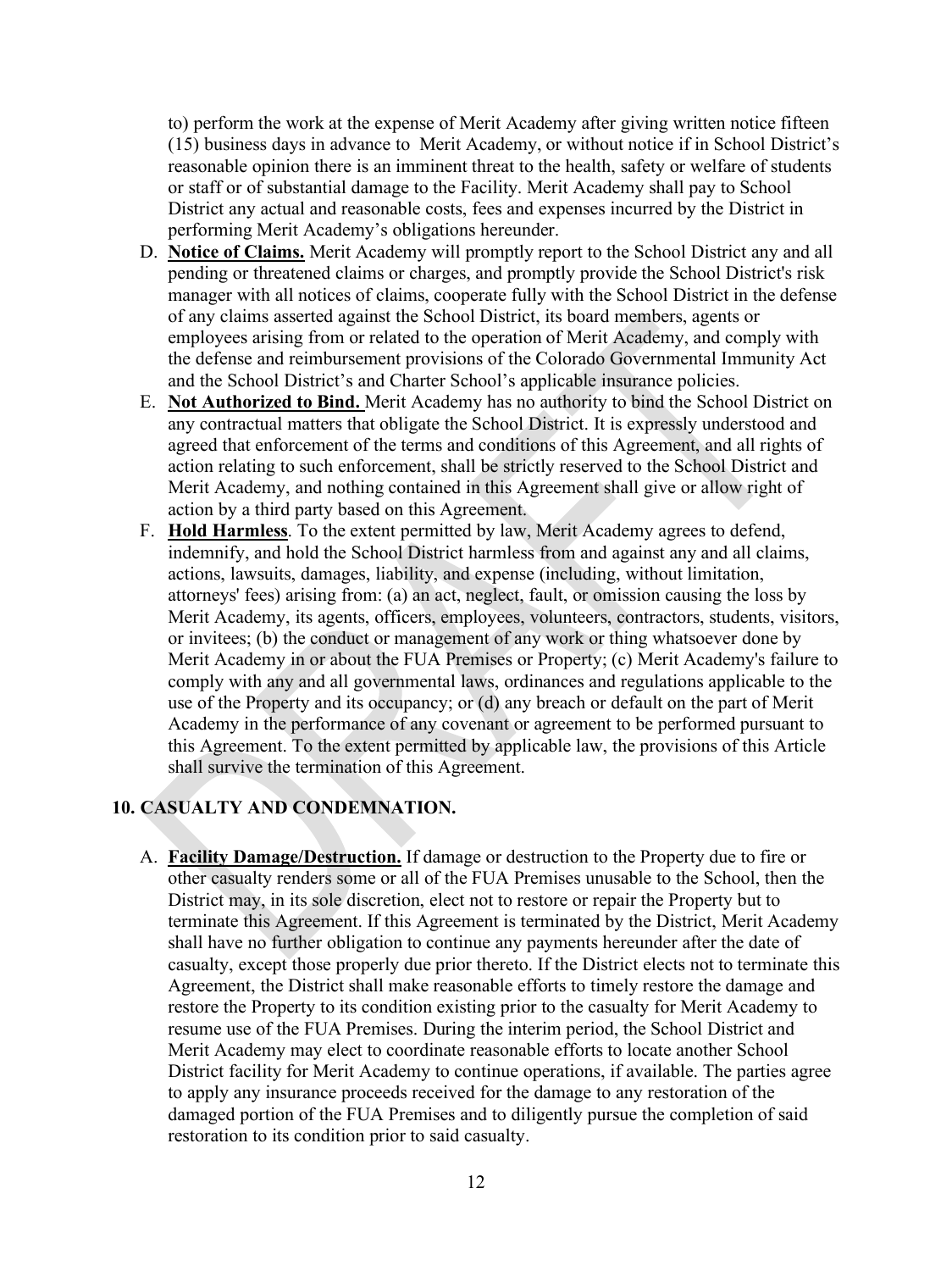B. **Eminent Domain.** In the event of an eminent domain proceeding against the Property that renders the FUA Premises unsuitable for Merit Academy's purposes, either School District or Merit Academy may elect to terminate this Agreement as of the date of the actual taking by eminent domain, by notice to the other party delivered as soon as reasonably possible after a party receives notice or otherwise becomes aware of such proceedings. If there is any award or payment by the condemning governmental entity to the District, Merit Academy shall not be entitled to any portion thereof but may seek a separate award from the condemning authority for costs associated with the termination of its operations. School District agrees to promptly notify Merit Academy if it receives any notice of proposed taking by a governmental entity pursuant to eminent domain.

#### **11. DEFAULT**

- A. **Default by School.** The occurrence of any one or more of the following shall constitute an "Event of Default" by School under this FUA. (i) School's failure to pay any sum due or appropriate or fund any financial obligation hereunder within ten (10) days after written demand for said payment, appropriation, or funding; (ii) School's failure to perform or observe any other term, covenant, or condition of this Agreement, and such failure continues for a period of more than fifteen (15) days after the date School receives written notice from the District notifying School of the specific failure; provided, however, School shall have such extended period as may be required beyond the fifteen (15) days if the nature of the cure is such that it reasonably requires more than fifteen (15) days and School commences the cure within the fifteen (15) day period and thereafter continuously and diligently pursues the cure to completion, not to exceed sixty (60) days after such notice; (iii) School's interests hereunder being taken by execution, attachment or process of law or being subjected to any bankruptcy proceeding; (iv) if the School is no longer a charter school authorized by the District; or (v) Merit Academy's vacation or abandonment of the FUA Premises, which abandonment is defined to include, but is not limited to, failure to conduct its business at the FUA Premises during any twenty (20) business day period, other than abandonment due to casualty damage, repairs or alterations (holiday or summer breaks or any period where the school is closed due to public health concerns shall be excluded from such abandonment).
- B. **Default by the District.** An Event of Default by District under this FUA shall be deemed to have occurred if, and only if, the District fails to perform or observe any other term, covenant, or condition of this Agreement and such failure continues for a period of more than fifteen (15) days after the date District receives written notice from the School notifying District of the specific failure; provided, however, the District shall have such extended period as may be required beyond the fifteen (15) days if the nature of the cure is such that it reasonably requires more than fifteen (15) days and District commences the cure within the fifteen (15) day period and thereafter continuously and diligently pursues the same to completion. The School's sole remedy for an Event of Default by the District shall be to terminate this Agreement.
- C. **Remedies For School Default.** Upon the occurrence of a School Event of Default, the District shall have such remedies for the default, including without limitation termination of this Agreement and taking immediate possession of the FUA Premises and revoking the FUA Access, as may be specified herein, or as may be available at law or in equity. If a School Event of Default occurs then the District, with or without terminating this Agreement, may elect to enter the FUA Premises and take possession pursuant to legal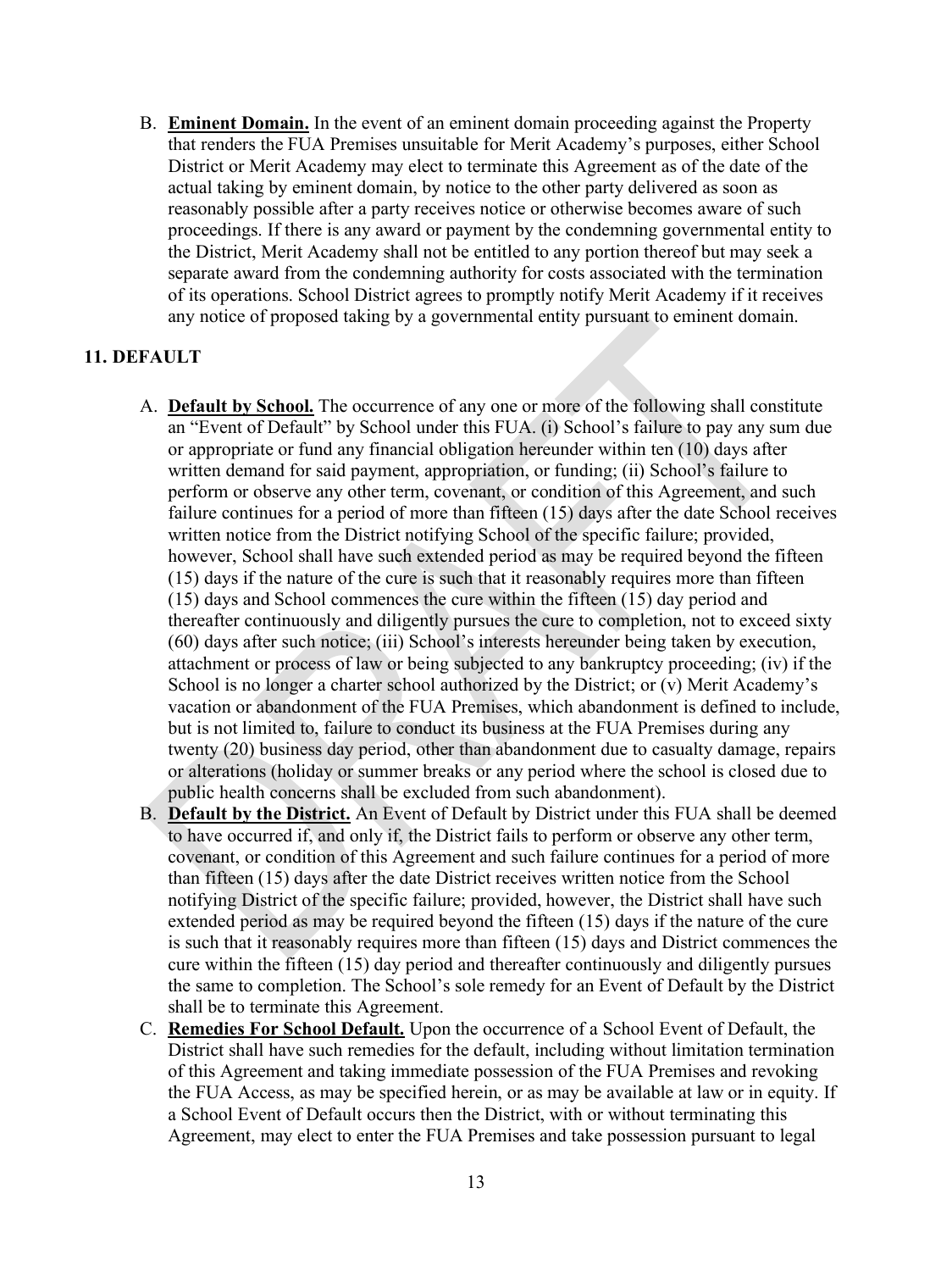proceedings or pursuant to any notice provided for by law. If the District terminates this Agreement then School's right to possession of the FUA Premises will cease and the School shall immediately vacate the FUA Premises, in accordance with the terms and conditions of this Agreement. The District will be entitled to recover from School all damages incurred by the District by reason of School's default.

D. **Days.** Any reference to days in this Agreement shall mean calendar days.

## **12. ASSIGNMENT AND SUBLETTING**

A. **No Assignment or Subletting.** School may not assign, transfer, hypothecate, mortgage, pledge, collaterally assign, permit any lien or charge to exist, or otherwise encumber this FUA or any interest in this FUA or the Property, in whole or in part, nor sublet or rent all or any portion of the Property, nor grant any easements or enter into any management agreements affecting the Property, without prior written consent of the District, which may be granted or withheld at the District's sole and absolute discretion. This provision shall be construed to include a prohibition against any assignment, mortgage, pledge, encumbrance, or sublicense, by operation of law, legal process, receivership, bankruptcy, or otherwise, whether voluntary or involuntary.

## **13. DISTRICT FURNITURE, FIXTURES AND EQUIPMENT**

- A. **District Owned Furniture, Fixtures and Equipment.** For no additional cost, Merit Academy may use any District furniture, fixtures and equipment ("District FFE") located in the FUA Premises designated by the District as permissible for Merit Academy's use. All District FFE shall be inventoried and marked or tracked in a manner that it can reasonably be separated from any Merit Academy owned personal property at any time. Merit Academy agrees and understands that:
	- a. The District may terminate such District FFE usage rights at any time with 90 days advance written notice to Merit Academy;
	- b. Merit Academy's permission to use the District FFE shall terminate automatically upon termination of this Agreement;
	- c. Any District FFE must be reasonably maintained and repaired by Merit, and returned in the same condition as it was received, normal wear and tear excepted;
	- d. Upon demand by the District, Merit Academy will pay for any and all damage to District FFE that exceeds normal wear and tear;
	- e. If any of the District's FFE is removed by Merit Academy without the District's written permission or is damaged beyond repair, then, upon written demand by the District or at the time this Agreement expires or terminates, Merit Academy will promptly pay for any and all costs and expenses incurred by the District to replace said District FFE.

#### **14. RESERVED**

#### **15. NON-APPROPRIATION OF FUNDS**

A. **TABOR.** The Parties agree that the funding obligations pursuant to this Agreement shall constitute a current expenditure of the District or Merit Academy. Any funding obligations under this Contract will be from year-to-year only and shall not constitute a multiple fiscal year direct or indirect debt or other financial obligation of the District or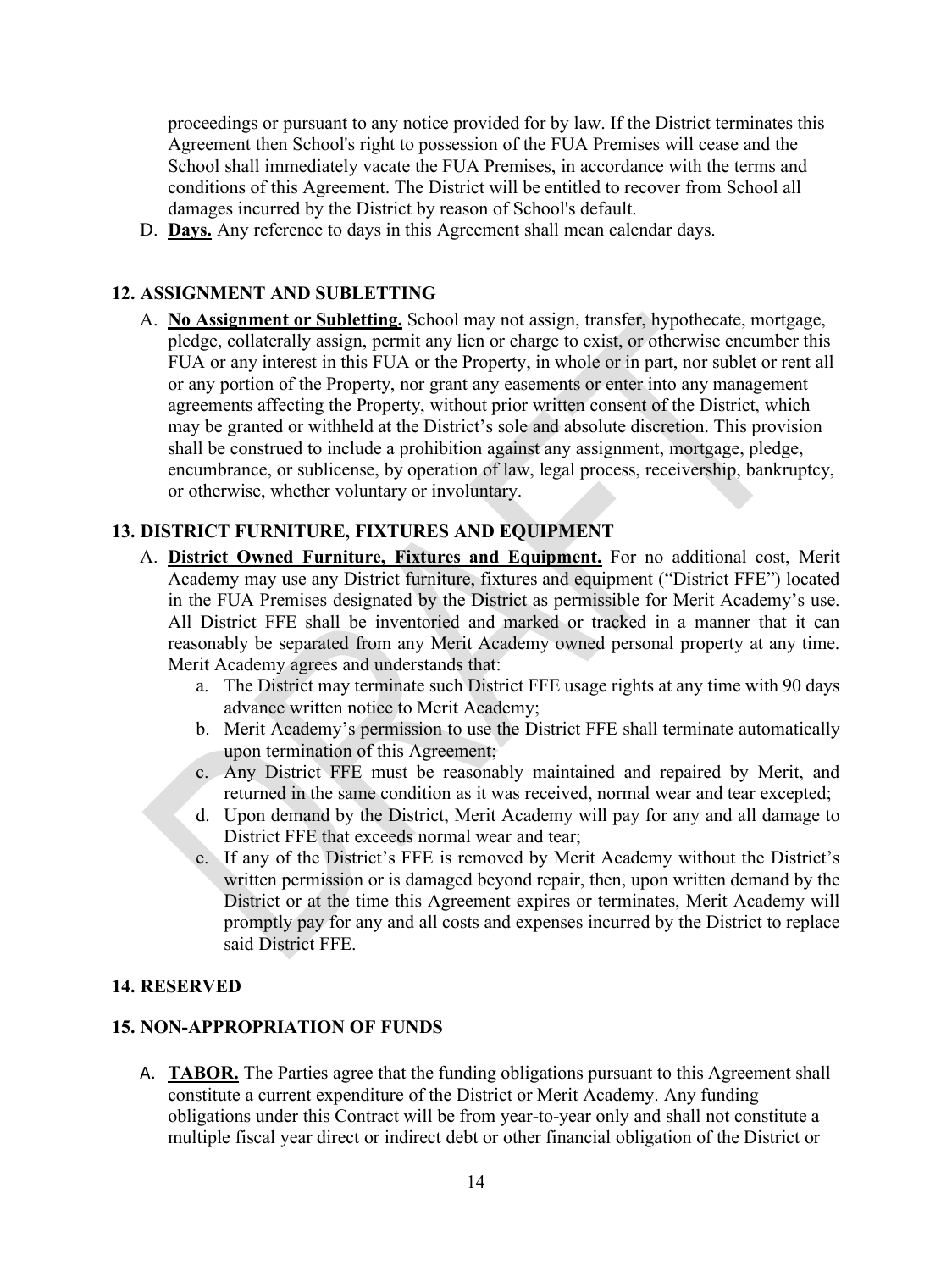Merit Academy. The District's or Merit Academy's obligations pursuant to this Agreement shall terminate upon non-appropriation of funds for that purpose by either of the respective governing boards for any fiscal year, any provision of this Contract to the contrary notwithstanding. Upon such termination, unless otherwise agreed by the parties, this Agreement shall terminate.

# **16. MISCELLANEOUS**

- A. **Waiver.** The waiver by either party of any term, covenant or condition herein contained will not be deemed to be a waiver of any subsequent breach of the same or any other term, covenant or condition herein contained.
- B. **Captions.** Captions or headings contained in this Agreement will not be construed to be a part of the Agreement, but are included for the purposes of convenient reference only.
- C. **Prior Agreements.** This Agreement contains all of the agreements of the parties hereto with respect to the matters covered by this Agreement, and no prior agreements or understandings, whether written or oral, pertaining to any such matter will be effective for any purpose.
- D. **Amendment.** No provisions of this Agreement may be amended or added to except by an agreement in writing signed by the parties hereto or their respective successors in interest. This Agreement will not be effective or binding on any party until fully executed by both parties hereto or their respective successors in interest.
- E. **Severability.** Any provision of this Agreement which proves to be invalid, void or illegal will in no way affect, impair or invalidate any other provision or provisions hereof, and such other provisions will remain in full force and effect.
- F. **Cumulative Remedies.** No remedy or election of either Party hereunder will be deemed exclusive but will, whenever possible, be cumulative with all other remedies at law or in equity.
- G. **Law Governing.** This Agreement shall be governed by the laws of the State of Colorado and exclusive venue of any action arising hereunder shall be in Teller County, Colorado.
- H. **Attorneys' Fees**. In the event of any action or proceeding brought by either party against the other under this Agreement, the prevailing party will be entitled to recover the fees of its attorneys in such action or proceeding, including costs of appeal, if any, in such amount as the court may adjudge reasonable as attorneys' fees.
- I. **Counterparts.** This Agreement may be executed electronically and in counterparts, and each executed counterpart will have the force and effect of the original Agreement.
- J. **Relationship of Parties.** Nothing herein contained will be deemed or construed by the parties hereto, nor by any third party, as creating the relationship of principal and agent or of partnership or of joint venture between the parties, it being understood and agreed that neither the method of computation of rent, nor any other provision contained herein, nor any acts of the parties, will be deemed to create any relationship between the parties hereto other than the relationship of District and School.
- K. **Exhibits.** The following Exhibits attached to this Agreement are incorporated herein and made a part hereof by this reference: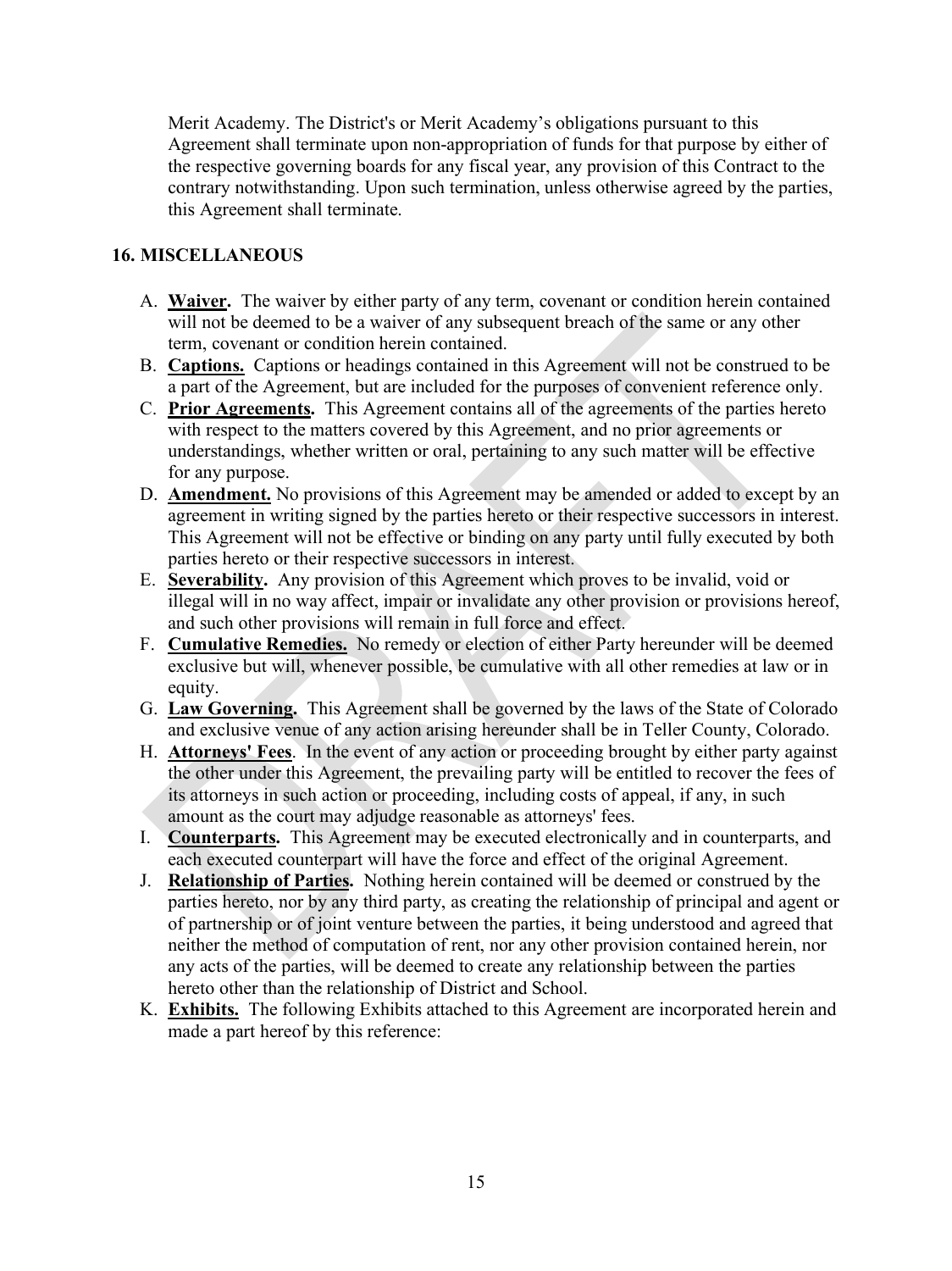## **Exhibit A: Designated Portions of the Property Merit Academy is Allowed to Use**

**Exhibit B: Dropoff/Pickup Plan**

**Exhibit C: Parking** 

**Exhibit D: Insurance Requirements** 

## **Exhibit E: Department of Technology Services Guidelines and Regulations**

## **Exhibit F: Available Purchased Services Pertaining to Facility Use**

- **L. Immunities.** Nothing in this lease, including, without limitation, any indemnification provisions, shall be construed to forfeit the ability of either party to assert any legally valid immunities, including, without limitation, governmental immunity.
- **M. Authority.** The individual officers, agents and employees of the Parties hereto who execute this Agreement do hereby individually represent and warrant that they have full power and lawful authority to execute this Agreement and perform the transactions contemplated hereunder, on behalf of and in the name of their respective principals and/or employers.
- N. **Notices.** All notices and other communications given pursuant to this Agreement shall be in writing and shall be deemed properly served and effective:
	- a. as of the day of delivery if delivered in person, by messenger, overnight delivery service or a party's attorney or agent, or
	- A. on the third (3rd) day after deposit in the U.S. mail as registered or certified mail, return receipt requested, postage prepaid, or
	- B. on the next business day if sent prepaid overnight courier service for next business day delivery

 All notices shall be addressed as follows (or to the address or e-mail address of record provided by one Party to the other as a method of contact):

| <b>Charter School:</b>  | Merit Academy                                   |
|-------------------------|-------------------------------------------------|
|                         | Attn:                                           |
|                         |                                                 |
|                         | Woodland Park, CO 80863                         |
|                         | Email:                                          |
|                         |                                                 |
| <b>School District:</b> | <b>Woodland Park School District</b>            |
|                         | Superintendent                                  |
|                         | 155 Panther Way                                 |
|                         | Woodland Park, CO 80863                         |
|                         | Email: mneal@wpsdk12.org                        |
| With a copy to:         | Woodland Park School District                   |
|                         | Executive Director of Technology and Operations |
|                         |                                                 |
|                         |                                                 |
|                         | Email: mtuttle@wpsdk12.org                      |
|                         | 155 Panther Way<br>Woodland Park, CO 80863      |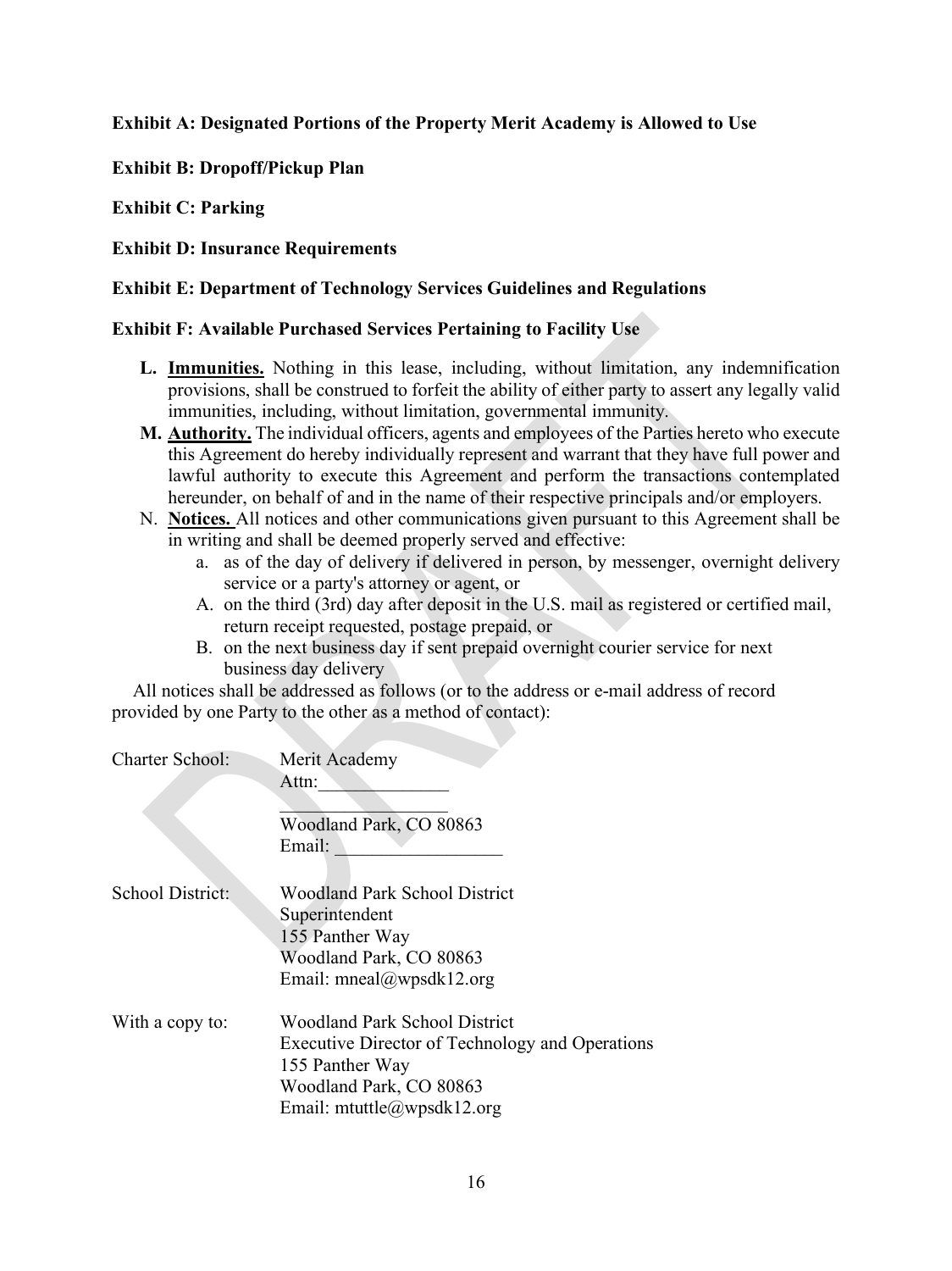| With a copy to: | <b>Woodland Park School District</b>           |
|-----------------|------------------------------------------------|
|                 | <b>Executive Director of Business Services</b> |
|                 | 155 Panther Way                                |
|                 | Woodland Park, CO 80863                        |
|                 | Email: bgustafson@wpsdk12.org                  |

Either party may, from time to time, change the names or addresses furnished for notice hereunder by giving written notice of said change to the other party in accordance with the notice provisions set forth above.

IN WITNESS HEREOF, the Parties have executed this Agreement as of the date written below.

## **WOODLAND PARK SCHOOL DISTRICT RE-2**

|                              | Date: |
|------------------------------|-------|
| David Rusterholtz, President |       |
| <b>Board of Education</b>    |       |
|                              |       |
| Dr. Mathew Neal              | Date: |
| Superintendent               |       |
|                              |       |
| <b>MERIT ACADEMY</b>         |       |
| By:                          | Date: |
| Name:                        |       |
| Title:                       |       |
|                              |       |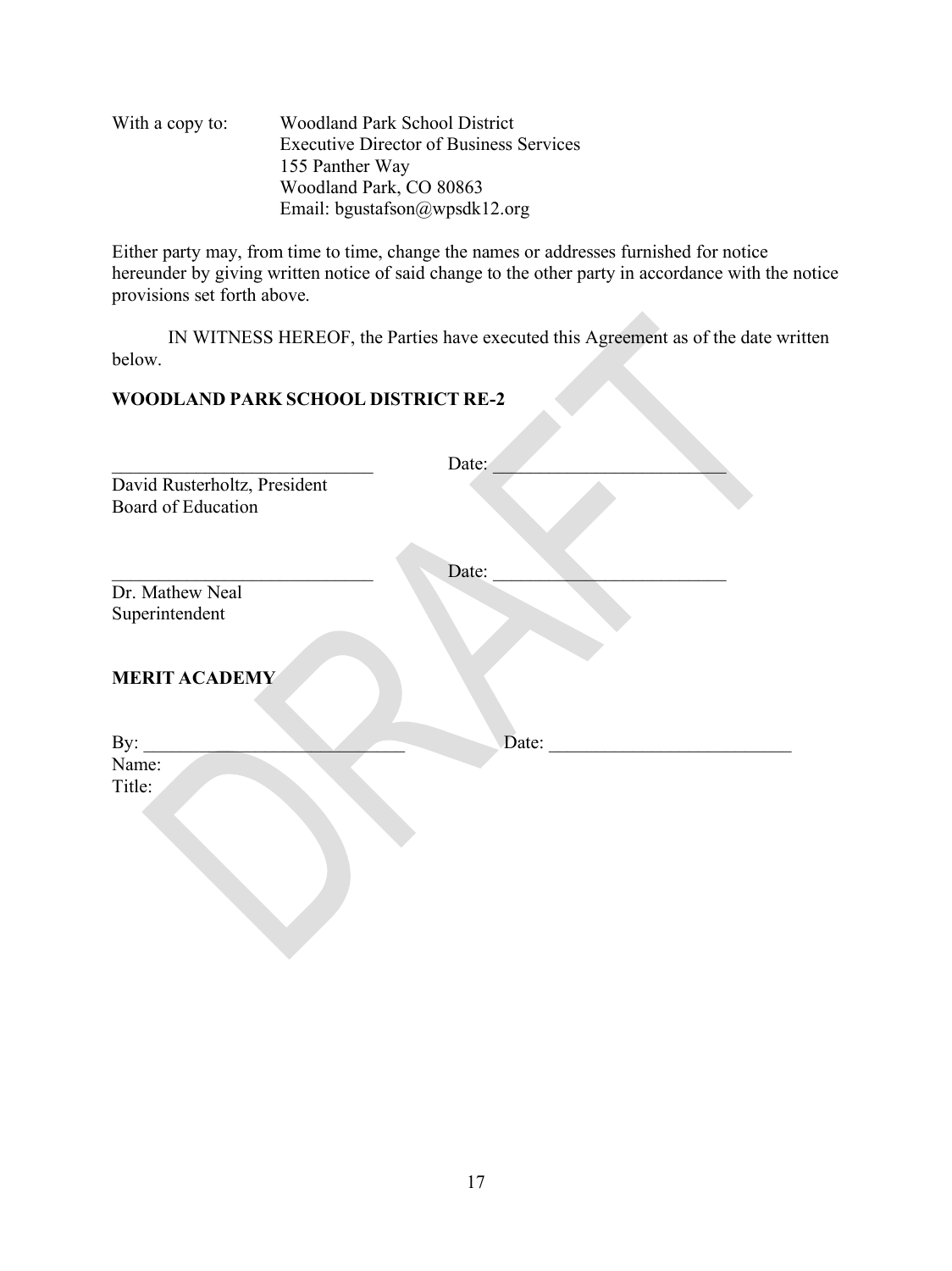

**Exhibit A: Designated Portions of the Property Merit Academy is Allowed to Use**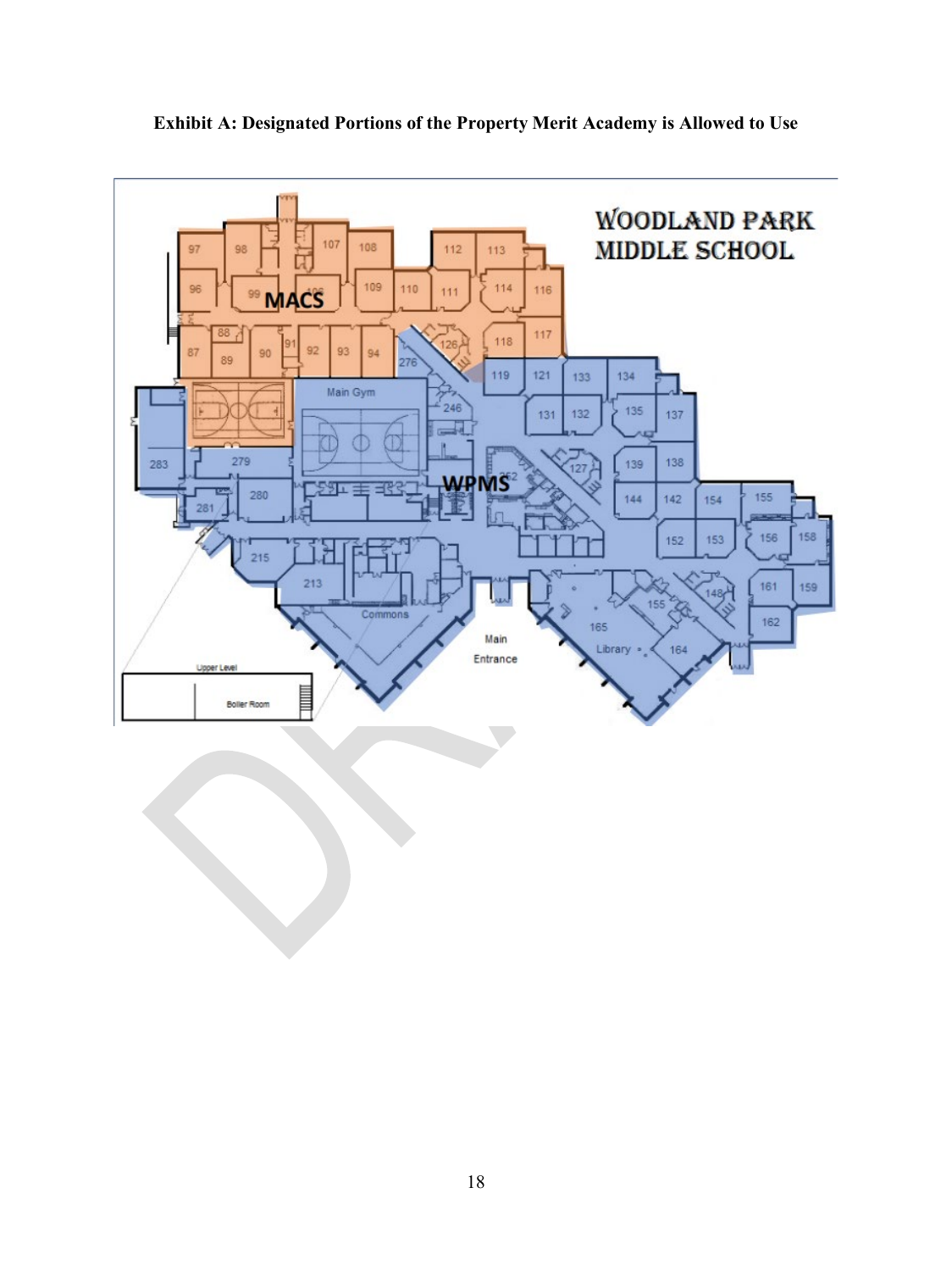# **Exhibit B: Dropoff/Pickup Plan**

The Parties will collaborate on a Dropoff/Pickup Schedule, which will be attached hereto prior to August 1, 2022.



Scribble Maps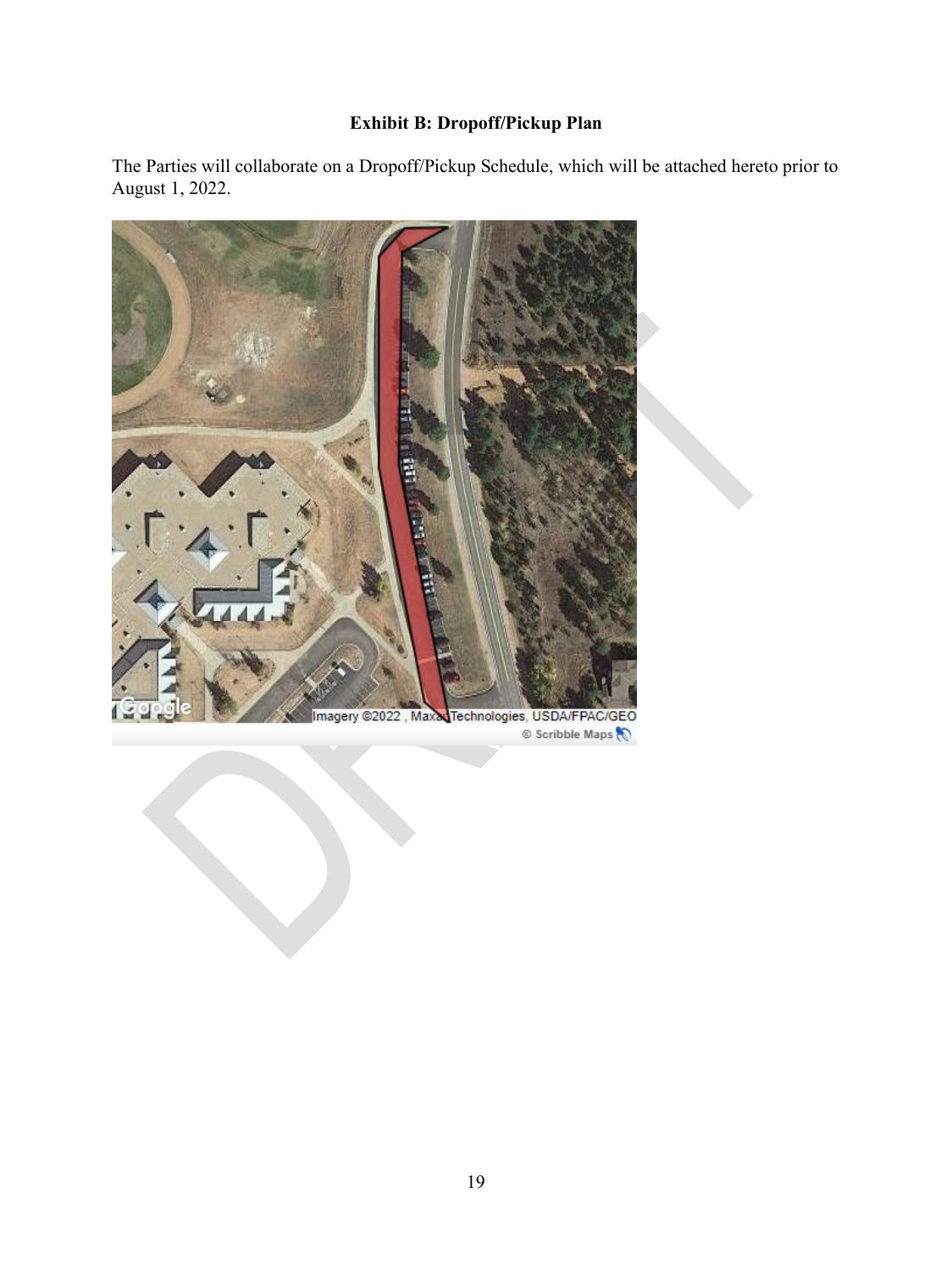# **Exhibit C: Parking**



Scribble Maps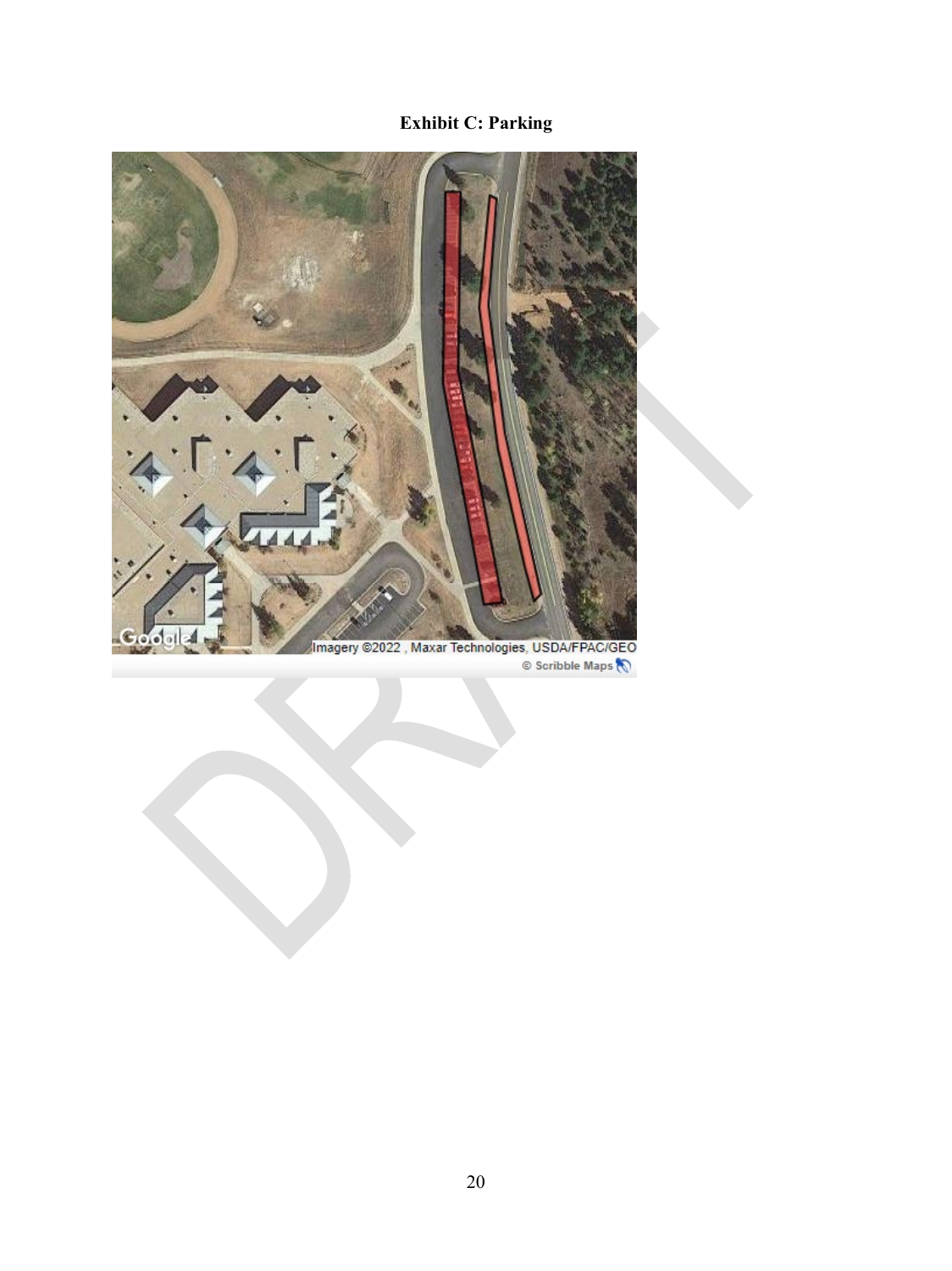#### **Exhibit D: Insurance Requirements**

#### **General Conditions:**

The School agrees to secure, at or before the time of execution of this Agreement, the following insurance covering all operations, goods or services provided pursuant to this Agreement. The School shall keep the required insurance coverage in force at all times during the Term of the Agreement, or any extension thereof. The required insurance shall be underwritten by an insurer licensed or authorized to do business in Colorado and rated by A.M. Best Company as "A-" VIII or better. Each policy shall contain a valid provision or endorsement requiring notification to the District in the event any of the required policies be canceled or non-renewed before the expiration date thereof. Such written notice shall be sent to the parties identified in the Notices section of this Agreement. Said notice shall be sent thirty (30) days prior to such cancellation or non-renewal unless due to non-payment of premiums for which notice shall be sent ten (10) days prior. If such written notice is unavailable from the insurer, the School shall provide written notice of cancellation, non-renewal and any reduction in limits to the parties identified in the Notices section by certified mail, return receipt requested within three (3) business days of such notice by its insurer(s). The insurance coverages specified in this Agreement are the minimum requirements, and these requirements do not lessen or limit the liability of the School. The School shall maintain, at its own expense, any additional kinds or amounts of insurance that it may deem necessary to cover its obligations and liabilities under this Agreement.

#### **Proof of Insurance:**

The School shall provide a copy of this Agreement to its insurance agent or broker. The School shall provide the District all required certificates of insurance and additional insured endorsements. The School may not commence services or work relating to the Agreement prior to placement of coverage. The School certifies that the certificate of insurance complies with all insurance requirements of this Agreement. The District's acceptance of a certificate of insurance or other proof of insurance that does not comply with all insurance requirements set forth in this Agreement, shall not act as a waiver of the School's breach of this Agreement or of any of the District's rights or remedies under this Agreement. The District's Business Services Department may require additional proof of insurance including but not limited to policies and endorsements.

## **Additional Insureds:**

For commercial General Liability and Auto Liability, the School's insurer(s) shall name Woodland Park School District RE-2, and its elected officials, employees, representatives, and agents, as additional insureds with respect to liability arising out of the activities performed by, or on behalf of the School.

## **Contents (FFE):**

The School is responsible for insuring its own contents, furniture, fixtures, equipment, betterments and improvements and shall maintain All-Risk Form Property Insurance on a replacement cost basis in an amount not less than the current value of its contents, furniture, fixtures and equipment.

## **Builder's Risk or Installation Floater:**

For any construction, remodel or renovation projects funded by and managed through the School, the School shall maintain limits equal to the completed value of the project. The policy shall not include a co-insurance clause, and any deductible amounts under such insurance policy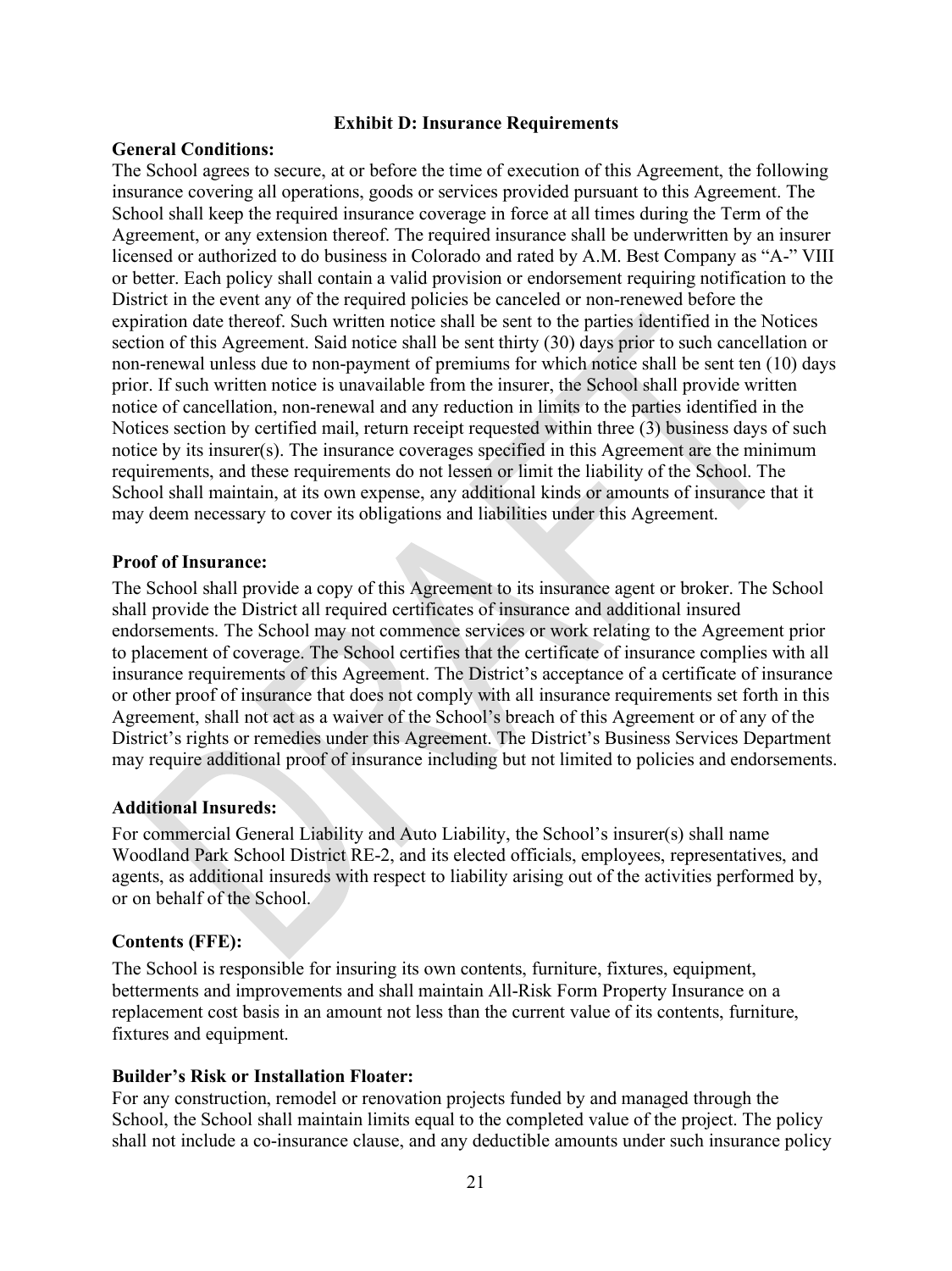shall be the responsibility of the School. Coverage shall be written on an all risk, replacement cost basis including coverage for soft costs, flood and earth movement, and, if applicable, equipment breakdown coverage including testing. Woodland Park School District RE-2, Contractor, and subcontractors shall be Additional Named Insureds under the policy. Policy shall remain in force until acceptance of the project by the School.

#### **Subcontractors and Subconsultants:**

All Subcontractors and Subconsultants, including Independent Contractors, Suppliers or other entities providing goods or services required by this Agreement, shall be subject to all of the insurance requirements. The School shall include all such Subcontractors as Additional Insured under such policies (with the exception of Workers' Compensation) or shall ensure that all such Subcontractors and Subconsultants maintain the required coverages. If Subcontractors and Subconsultants cannot meet any of the insurance coverage requirements, the School shall confer with the District's Business Services Department to determine whether the insurance coverages herein may be modified or waived.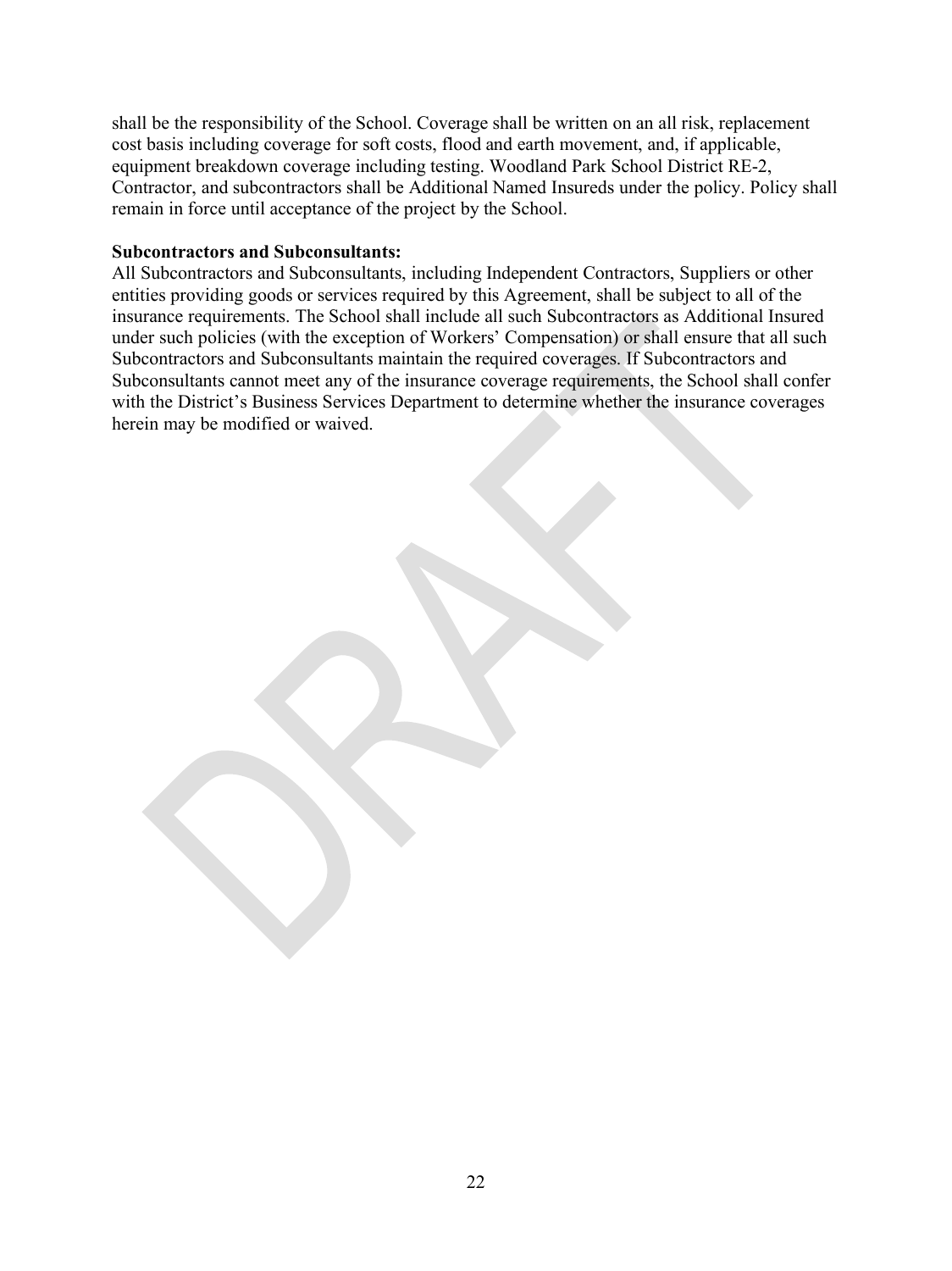#### **Exhibit E: Department of Technology Services Guidelines and Regulations**

The District Department of Technology Services has created strict guidelines to support technology work performed in all District facilities. The following guidelines shall apply when Merit Academy's IT staff needs to connect any services or equipment to the District's Telecom or Network Services or the District's IT infrastructure and are intended to protect against the disruption of the District's Telecom and Network services. The District will maintain at its own expense all District-owned IT infrastructure which is located at Merit Academy.

#### **Telecommunication Closets (MDF/IDF):**

Telecommunication Closets are reserved for network, voice, camera, and data switching equipment only. Merit Academy's IT staff and their representatives must coordinate the installation of all services/equipment in the closets with District IT staff. District will work with Merit Academy to ensure that all voice and data equipment is installed and maintained correctly in the closets. District staff will determine if there is adequate rack space for the equipment, and if not Merit Academy will be responsible for any costs associated with providing additional rack space. District IT staff will facilitate all fiber and copper connections between closets (MDF to IDF and IDF to IDF) over the existing infrastructure where available. Merit Academy will be responsible for the cost of any additional work necessary to install additional services and equipment. Merit Academy must provide all equipment specifications to District IT staff for review prior to installation. Upon receipt of these specifications, District IT staff will determine if there are adequate resources available for the Charters School's equipment. Merit Academy will be responsible for any costs and expenses to add any necessary electrical circuits. District IT staff will determine if the BTU output of the Charter School's equipment could surpass the manufacturer recommended heat load of the equipment located in the closets. Merit Academy will be responsible for the costs associated with any necessary environmental upgrades (e.g., air conditioning units in the closets). Merit Academy must coordinate all access to the closets with District IT staff prior to entering. All requests for support must be submitted to merithelpdesk@wpsdk12.org.

#### **Voice and Data Networks:**

District IT prohibits Merit Academy access to the District's voice and data networks and attaching any equipment to these networks. Per Section 2.A., Merit Academy is required to cost share with the District's Internet Service Provider (ISP). Merit Academy will utilize existing WAN connections (including firewall and filtering), voice services (including external carrier lines, phone system and telephone handsets) and share costs as specified in Exhibit F. Merit Academy is required to provide its own systems otherwise, including computers, printers, software licenses, televisions, and cables, unless otherwise specified in this agreement. Merit Academy will be responsible for all costs associated in providing those services to the designated closets. Merit Academy must provide District IT proof of compliance with the Children's Internet Protection Act on an annual basis. District will not be responsible for monitoring and/or maintaining Merit Academy's voice and data networks, including any pre-existing wireless network. Merit Academy will utilize two separate SSIDs, one open and one with WPA2 encryption. Merit Academy will ensure that proper procedures are followed to prevent unauthorized distribution of the encryption passphrase. District IT staff may require Merit Academy to change SSIDs and pass phrases if they become exposed or conflict with other systems. District Technical Services Staff will provide technical support under the maintenance buyback for IT services.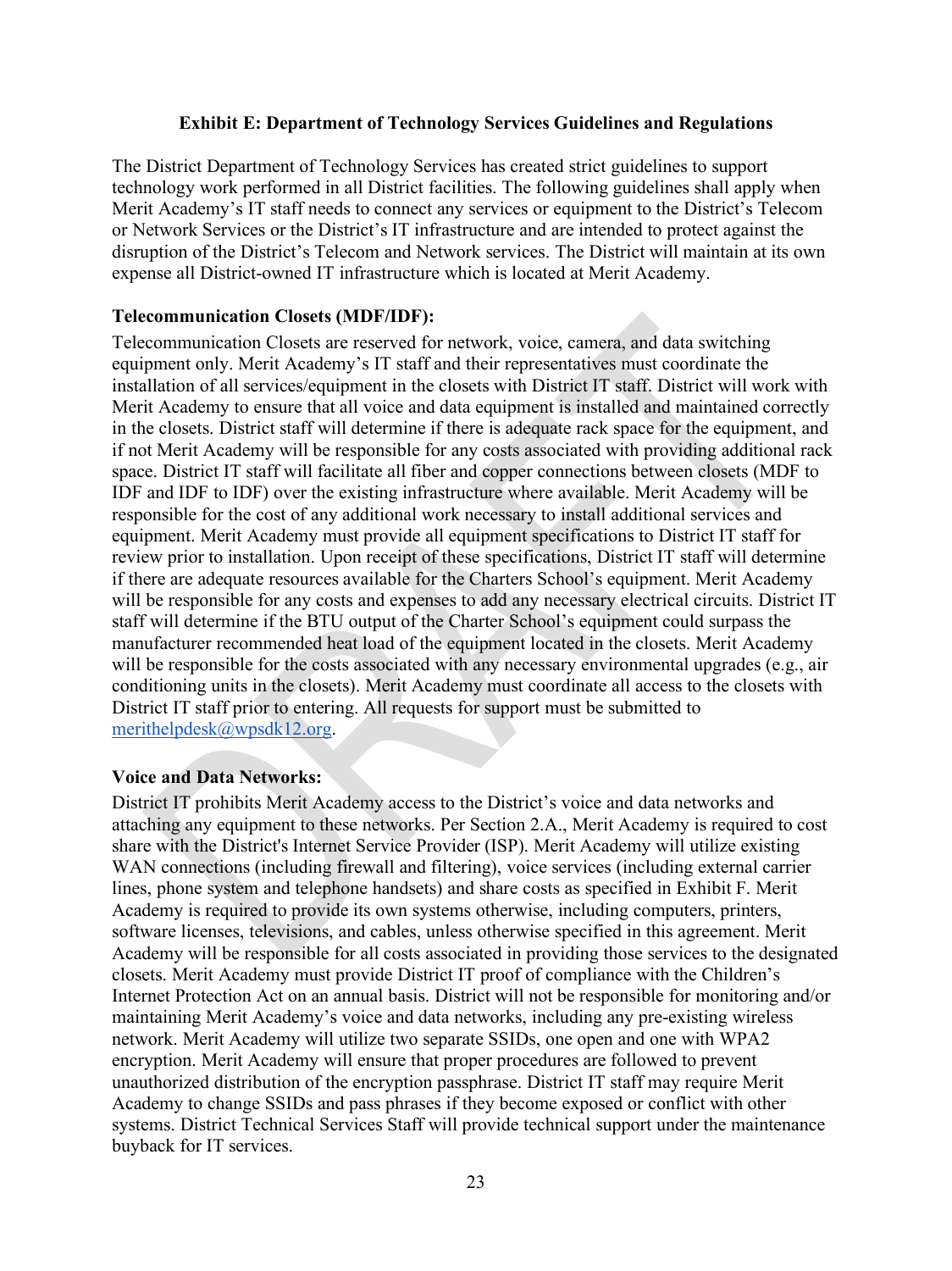### **Structured Wired and Wireless:**

District has developed strict standards and specifications to ensure the high quality of the structured wired and wireless infrastructure. District requires Merit Academy contact the District help desk and create a ticket for any repairs and/or modifications to the structured wired or wireless infrastructure. District IT Network Services staff will review the Charter School's modifications plan and coordinate the approved plan with District approved, manufacture certified contractors. District IT/Network Services staff will facilitate all repairs and/or modifications to the structured wiring infrastructure. District will be responsible for any troubleshooting of Merit Academy's voice equipment, data equipment, and networks. The structured wired and wireless infrastructure includes racks, wiring, raceway, jacks, overhead paging speakers, and wireless access points. Merit Academy will make no modifications to the infrastructure. District Technical Services Staff will provide technical support to structured wired and wireless infrastructure under the maintenance buyback for IT services.

#### **911 compliance:**

All telephones that reside within District facilities must adhere to all applicable local, State (House Bill 1084), and Federal E911 regulations.

## **Multi-School overhead zone paging:**

District Technical Services Staff will design a solution to provide overhead, building-wide paging for the FUA Premises. Merit Academy will be responsible for not disrupting or uninstalling any of the connections to the paging system. District Technical Services Staff will provide technical support under the maintenance buyback for IT services.

## **Requesting Support from District Technology Services:**

All requests for support must be submitted through the existing IT help desk ticketing system. Requests are submitted to merithelpdesk $@$ wpsdk12.org. All devices, software, and services not owned and maintained by the District are the responsibility of Merit, including computers, tablets, printers, and peripheral devices. District Technology Services exclusively provides support for the following equipment/systems:

- A. Telecommunications closets (IDF/MDF)
- B. IDF/MDF environmental units (AC)
- C. Ethernet wiring, raceways, wall plates, and jacks
- D. Wireless access points
- E. Overhead paging equipment and speakers
- F. District VoIP phones
- G. Any other district-owned devices